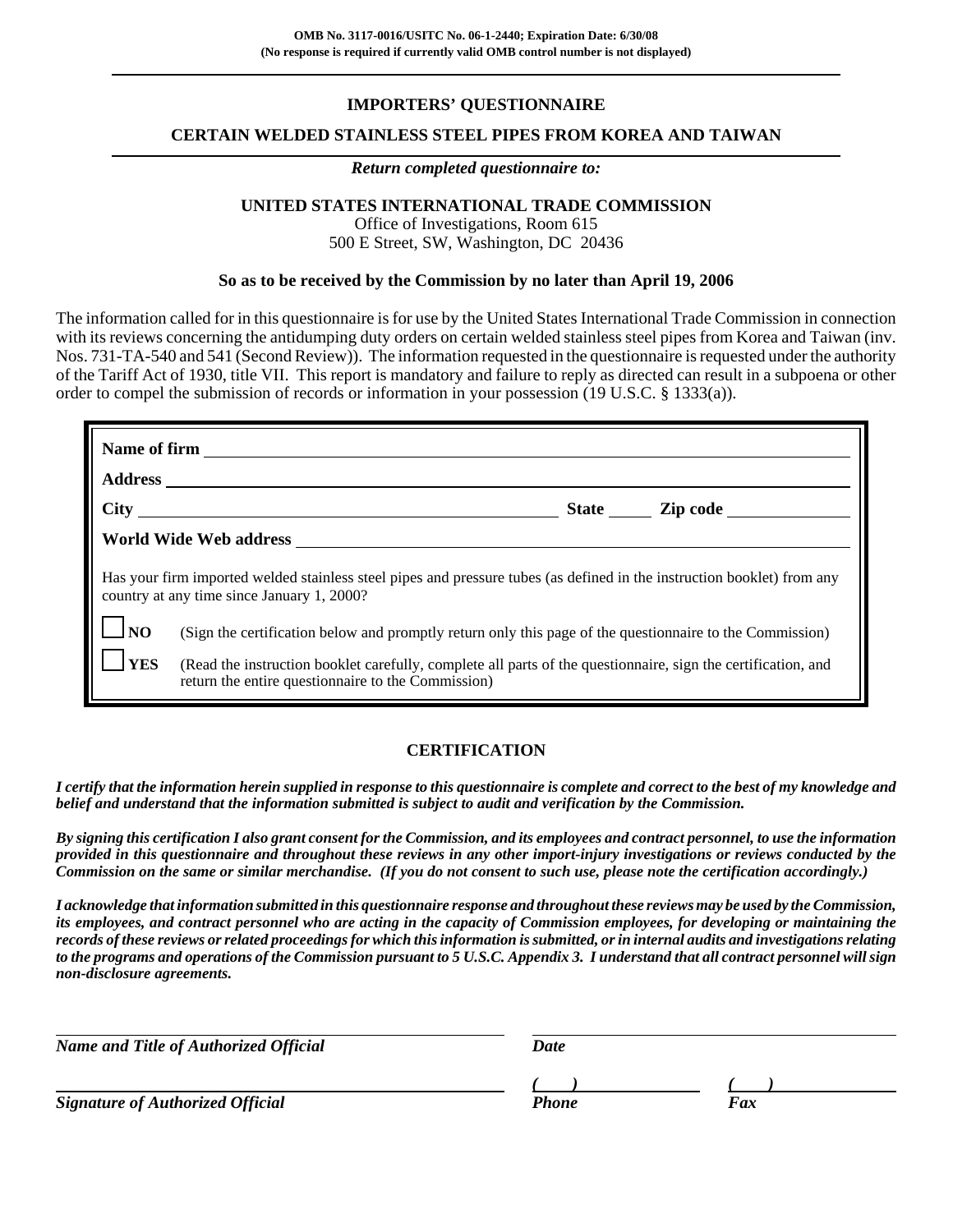## **PART I.--GENERAL QUESTIONS**

The questions in this questionnaire have been reviewed with market participants to ensure that issues of concern are adequately addressed and that data requests are sufficient, meaningful, and as limited as possible. Public reporting burden for this questionnaire is estimated to average 30 hours per response, including the time for reviewing instructions, searching existing data sources, gathering the data needed, and completing and reviewing the questionnaire. Send comments regarding the accuracy of this burden estimate or any other aspect of this collection of information, including suggestions for reducing the burden, to the Office of Investigations, U.S. International Trade Commission, 500 E Street, SW, Washington, DC 20436.

I-1a. Please report below the actual number of hours required and the cost to your firm of preparing the reply to this questionnaire and completing the form.

hours dollars

- I-1b. We are interested in any comments you may have for improving this questionnaire in general or the clarity of specific questions. Please attach such comments to your response or send them to the above address.
- I-2. Provide the name and address of establishment(s) covered by this questionnaire (see pages 3-4 of the instruction booklet for reporting guidelines). If your firm is publicly traded, please specify the stock exchange and trading symbol.

|           | Is your firm owned, in whole or in part, by any other firm?                                                                                                                                                                                                                    |                               |
|-----------|--------------------------------------------------------------------------------------------------------------------------------------------------------------------------------------------------------------------------------------------------------------------------------|-------------------------------|
| $\Box$ No | $\Box$ Yes--List the following information.                                                                                                                                                                                                                                    |                               |
| Firm name | Address                                                                                                                                                                                                                                                                        | <b>Extent of</b><br>ownership |
|           |                                                                                                                                                                                                                                                                                |                               |
|           |                                                                                                                                                                                                                                                                                |                               |
|           |                                                                                                                                                                                                                                                                                |                               |
|           | Does your firm have any related firms, either domestic or foreign, which are engaged in<br>importing welded A-312 pipes from Korea and/or Taiwan into the United States or which are<br>engaged in exporting welded A-312 pipes from Korea and/or Taiwan to the United States? |                               |
| <b>No</b> | $\Box$ Yes--List the following information.                                                                                                                                                                                                                                    |                               |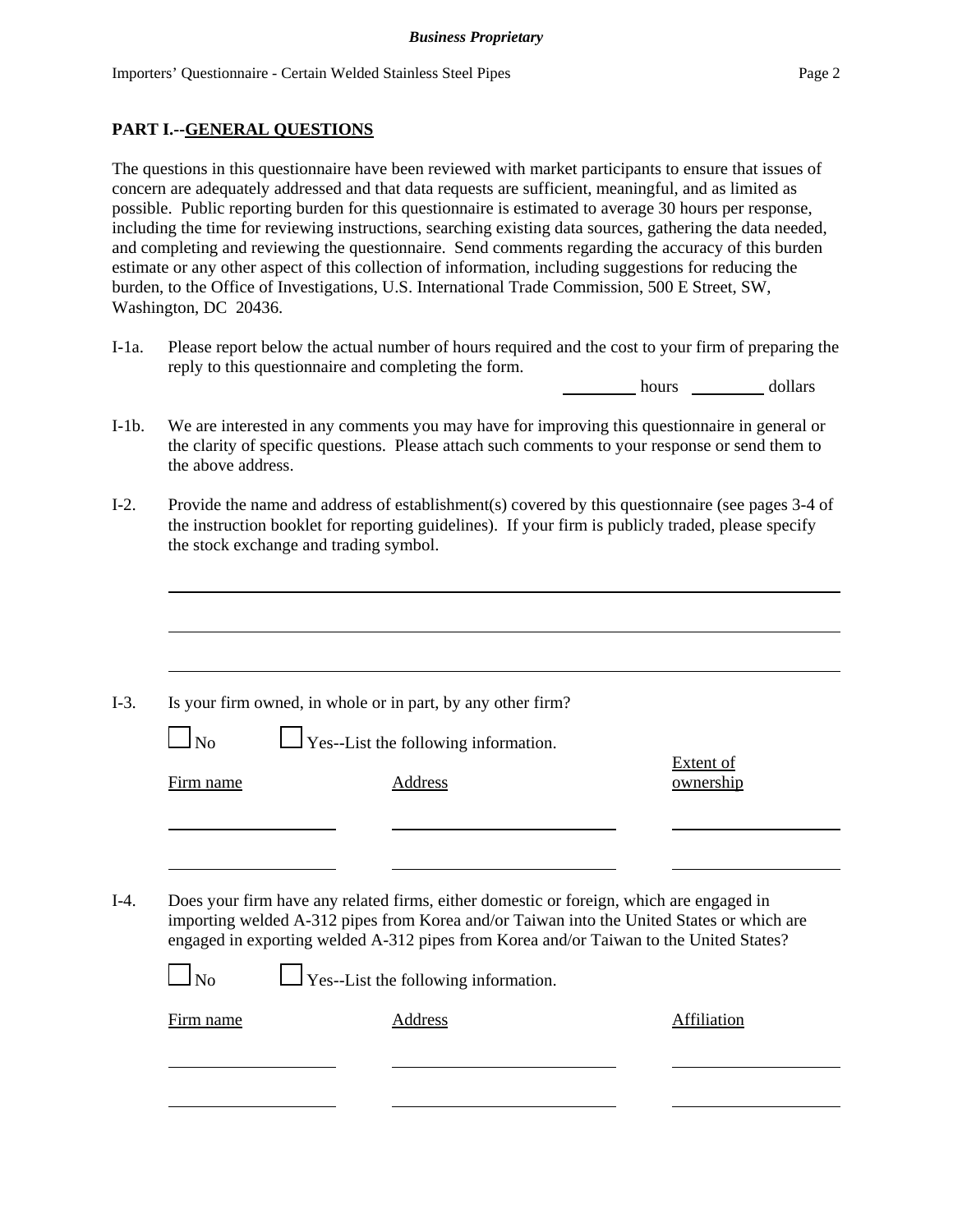## **PART I.--GENERAL QUESTIONS--***Continued*

| $I-5.$           | Does your firm have any related firms, either domestic or foreign, which are engaged in<br>importing welded A-312 pipes from countries other than Korea and Taiwan into the United States<br>or which are engaged in exporting welded A-312 pipes from countries other than Korea and<br>Taiwan to the United States? |                                                                                             |                                      |                                                                                                                                                                                                           |                                                                                                 |  |  |  |  |
|------------------|-----------------------------------------------------------------------------------------------------------------------------------------------------------------------------------------------------------------------------------------------------------------------------------------------------------------------|---------------------------------------------------------------------------------------------|--------------------------------------|-----------------------------------------------------------------------------------------------------------------------------------------------------------------------------------------------------------|-------------------------------------------------------------------------------------------------|--|--|--|--|
|                  | $\ln$                                                                                                                                                                                                                                                                                                                 | $\Box$ Yes--List the following information.                                                 |                                      |                                                                                                                                                                                                           |                                                                                                 |  |  |  |  |
|                  | Country/firm name                                                                                                                                                                                                                                                                                                     |                                                                                             | <b>Address</b>                       |                                                                                                                                                                                                           | <b>Affiliation</b>                                                                              |  |  |  |  |
| I-6.             | production of welded A-312 pipes?                                                                                                                                                                                                                                                                                     | Does your firm have any related firms, either domestic or foreign, which are engaged in the |                                      |                                                                                                                                                                                                           |                                                                                                 |  |  |  |  |
|                  | <b>No</b>                                                                                                                                                                                                                                                                                                             |                                                                                             | Yes--List the following information. |                                                                                                                                                                                                           |                                                                                                 |  |  |  |  |
|                  | Firm name                                                                                                                                                                                                                                                                                                             |                                                                                             | Address                              |                                                                                                                                                                                                           | <b>Affiliation</b>                                                                              |  |  |  |  |
| $I-7.$<br>$I-8.$ | one answer may be applicable.<br>Importer of record                                                                                                                                                                                                                                                                   | Consignee of the imported product(s)                                                        |                                      | $\Box$ Takes title to the imported product(s)<br>Customs broker or freight forwarder<br>If your firm is an importer of record of welded A-312 pipes but is <b>not</b> the consignee, please list          | Please indicate the nature of your firm's importing operations on welded A-312 pipes. More than |  |  |  |  |
|                  |                                                                                                                                                                                                                                                                                                                       |                                                                                             |                                      | the consignees below (company name, address, telephone, and individual to contact).                                                                                                                       |                                                                                                 |  |  |  |  |
| $I-9.$           | Foreign trade zones                                                                                                                                                                                                                                                                                                   | $\Box$ No                                                                                   |                                      | Please indicate whether your firm enters welded stainless steel pipes and pressure tubes into, or<br>withdraws such merchandise from, foreign trade zones or bonded warehouses.<br>Yes--list location(s): |                                                                                                 |  |  |  |  |
|                  | Bonded warehouses                                                                                                                                                                                                                                                                                                     | No                                                                                          |                                      | Yes-list location(s):                                                                                                                                                                                     |                                                                                                 |  |  |  |  |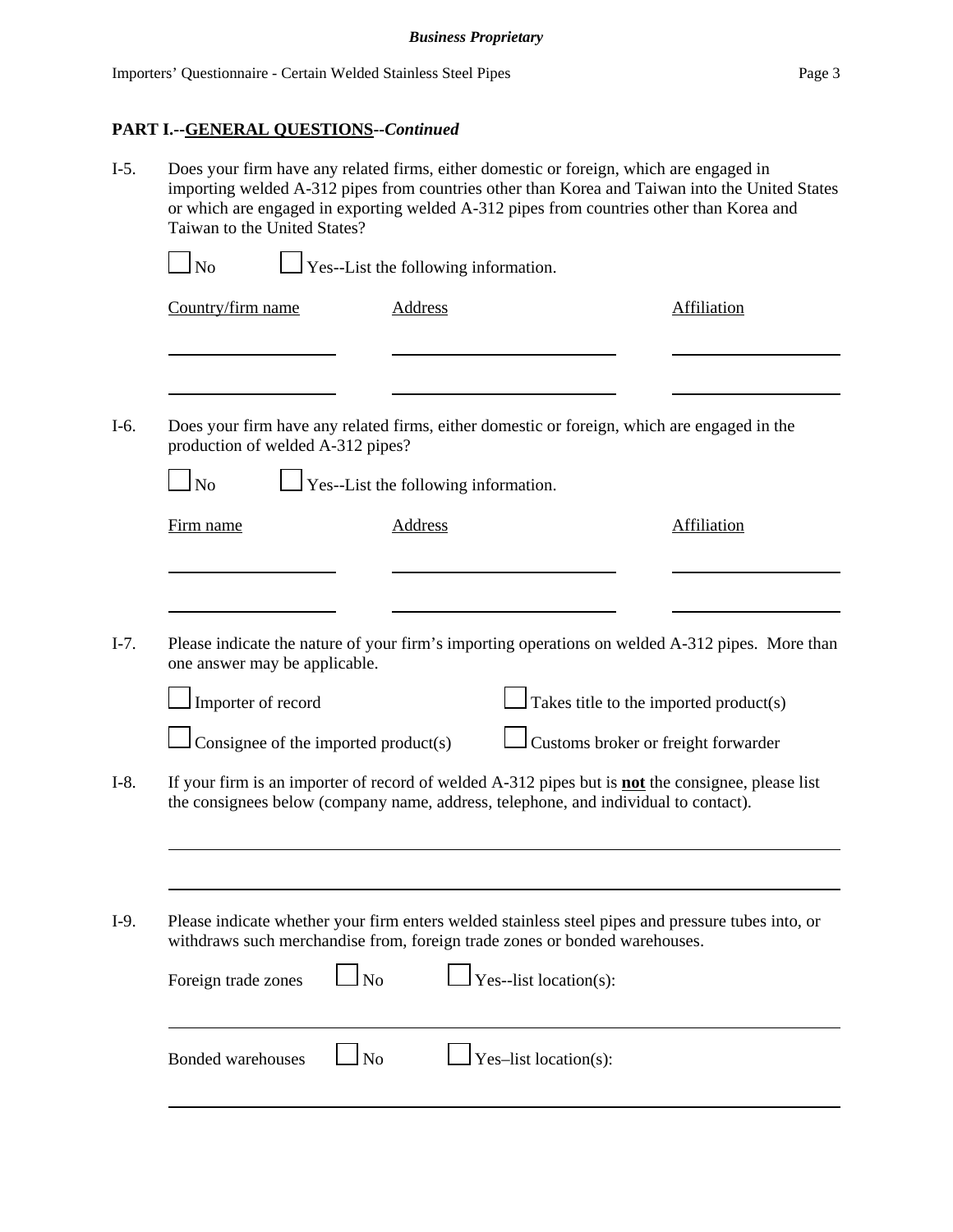$\overline{Y}$ es

#### **PART I.--GENERAL QUESTIONS--***Continued*

I-10. Please indicate whether your firm imports welded A-312 pipes, other welded pipes, and/or welded pressure tubes, under the TIB (temporary importation under bond) program.

| Nο |  |
|----|--|

I-11. In Parts II and III of this questionnaire we request a copy of your company's business plan. Does your company or any related firm have a business plan or any internal documents that describe, discuss, or analyze expected future market conditions for welded A-312 pipes, other welded pipes, and/or welded pressure tubes?

 $\Box$  No  $\Box$  Yes--Please provide the requested documents. If you are not providing the requested documents, please explain why not.

I-12. To your knowledge, have the welded A-312 pipes subject to these reviews been the subject of any other import relief investigations in the United States or in any other countries?

|  | $\Box$ No |  | $\Box$ Yes--Please specify. |
|--|-----------|--|-----------------------------|
|--|-----------|--|-----------------------------|

## **PART II.--TRADE AND RELATED INFORMATION**

Further information on this part of the questionnaire can be obtained from Eric Land (202-205-3349). **Supply all data requested on a calendar-year basis.**

II-1. Who should be contacted regarding the requested trade and related information?

Company contact:

Name and title

Phone No. **E**-mail address

II-2. Has your firm experienced any plant openings, relocations, expansions, acquisitions, consolidations, closures, or prolonged shutdowns because of strikes or equipment failure, or any other change in the character of your operations or organization relating to the importation of welded A-312 pipes from Korea and/or Taiwan since January 1, 2000? Please indicate whether your response differs by country.

 $N_0$   $\Box$  Yes--Supply details as to the time, nature, and significance of such changes.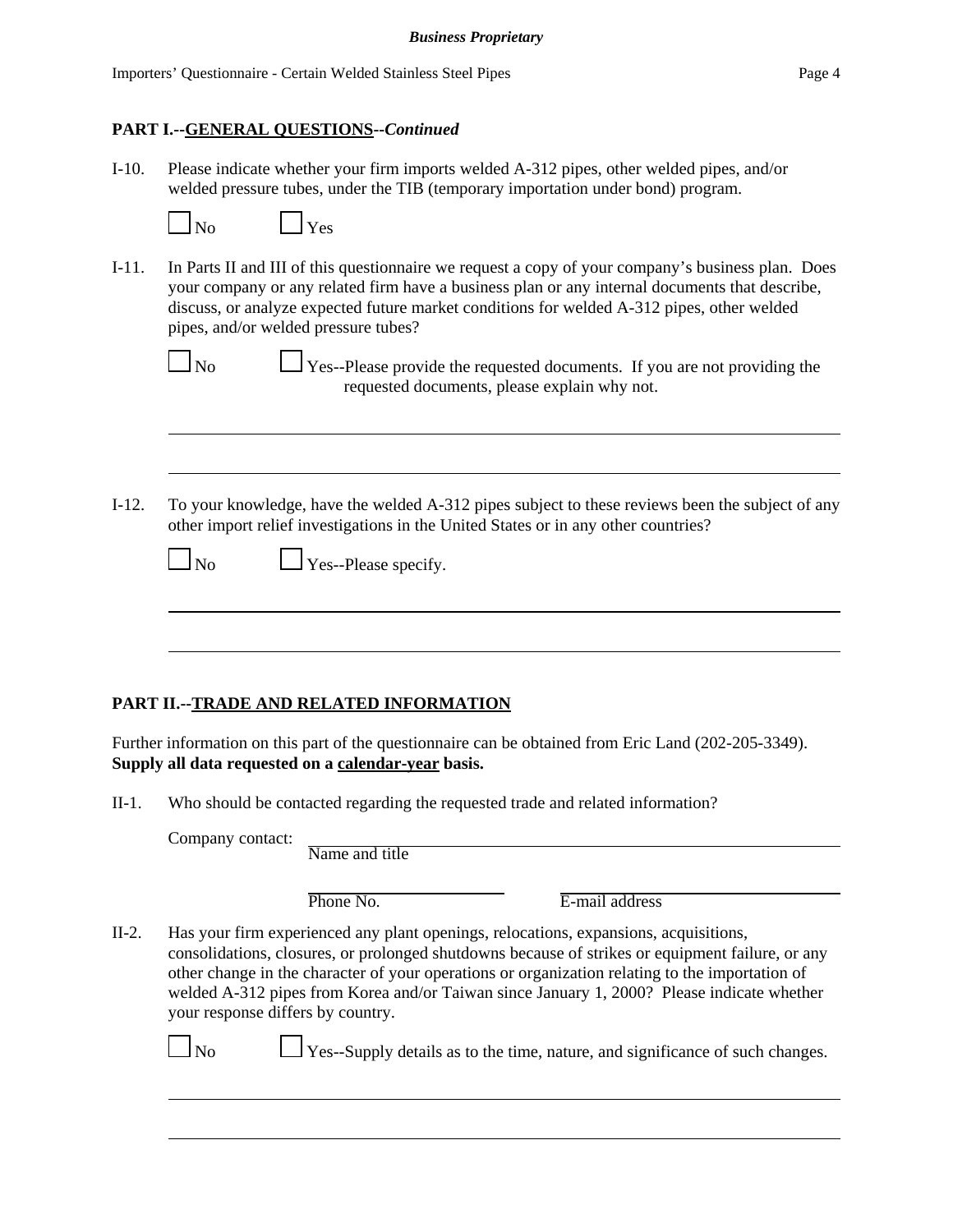issue.

- II-3. Does your firm anticipate any changes in the character of your operations or organization (as noted above) relating to the importation of welded A-312 pipes from Korea and/or Taiwan in the future?
- $\Box$  No  $\Box$  Yes--Supply details as to the time, nature, and significance of such changes and provide underlying assumptions, along with relevant portions of business plans or other supporting documentation, that address this issue. Please indicate whether your response differs by country. II-4. Would your firm anticipate any changes in the character of your operations or organization (as noted above) relating to the importation of welded stainless steel pipes and pressure tubes in the future if the antidumping duty orders on welded A-312 pipes from Korea and Taiwan were to be revoked? Please indicate whether your response differs by country.  $\Box$  No  $\Box$  Yes--Supply details as to the time, nature, and significance of such changes and provide underlying assumptions, along with relevant portions of business plans or other supporting documentation, that address this
- II-5. Has your firm imported or arranged for the importation of welded stainless steel pipes and pressure tubes from Korea and/or Taiwan for delivery after March 31, 2006?

| $\mathbf{\underline{I}}$ No |  | $\Box$ Yes--Indicate when such orders are to be delivered and the quantities involved |  |  |  |  |  |  |  |  |
|-----------------------------|--|---------------------------------------------------------------------------------------|--|--|--|--|--|--|--|--|
|-----------------------------|--|---------------------------------------------------------------------------------------|--|--|--|--|--|--|--|--|

II-6. If your firm also produces welded A-312 pipes, other welded pipes, and/or welded pressure tubes in the United States, please indicate your reasons for importing this product. If your reasons differ by source, please elaborate.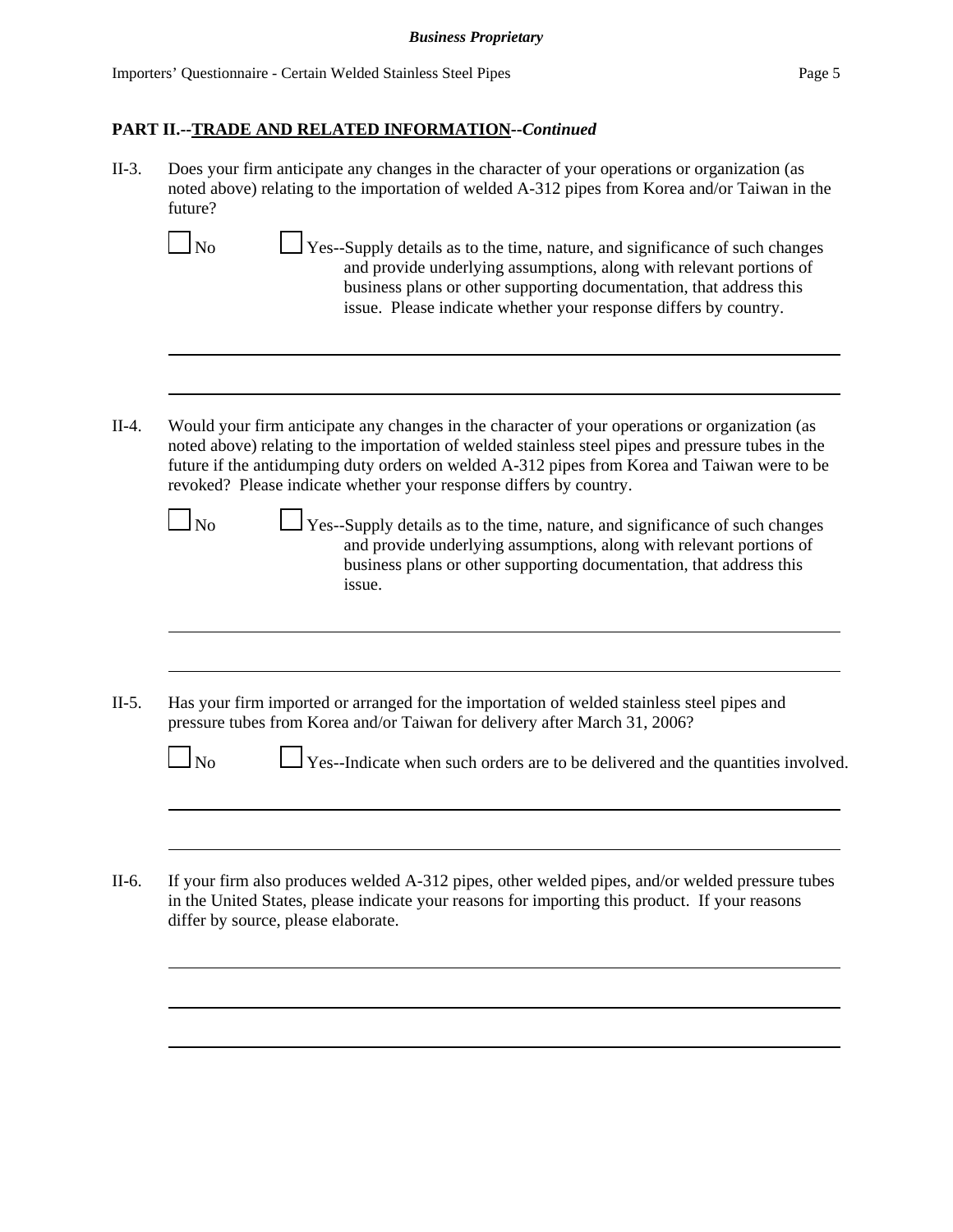| $II$ -7a. | WELDED A-312 PIPES, IMPORTS BY SOURCE.--Report your firm's imports and your firm's                     |
|-----------|--------------------------------------------------------------------------------------------------------|
|           | shipments and inventories of welded A-312 pipes imported by your firm during 2000-05. (See definitions |
|           | in the instruction booklet.) Report separately for Korea and Taiwan, and for all other sources         |
|           | combined. Photocopy as many pages as you need and identify the country for which you are               |
|           | reporting in the space provided.                                                                       |

| Korea          |
|----------------|
| 'aiwan (other) |

Taiwan (other)  $\Box$  All other sources combined<sup>1</sup>

Taiwan (Chang Tieh/Chang Mien)  $\Box$  Taiwan (Ta Chen)

| (Quantity in short tons, value in \$1,000)                                                                                                                                                                                                                                                                                  |                                                                                                                                                                                                                                         |      |      |      |      |      |  |  |  |
|-----------------------------------------------------------------------------------------------------------------------------------------------------------------------------------------------------------------------------------------------------------------------------------------------------------------------------|-----------------------------------------------------------------------------------------------------------------------------------------------------------------------------------------------------------------------------------------|------|------|------|------|------|--|--|--|
| <b>Item</b>                                                                                                                                                                                                                                                                                                                 | 2000                                                                                                                                                                                                                                    | 2001 | 2002 | 2003 | 2004 | 2005 |  |  |  |
| <b>BEGINNING-OF-PERIOD INVENTORIES (quantity)</b>                                                                                                                                                                                                                                                                           |                                                                                                                                                                                                                                         |      |      |      |      |      |  |  |  |
| <b>IMPORTS:2</b>                                                                                                                                                                                                                                                                                                            |                                                                                                                                                                                                                                         |      |      |      |      |      |  |  |  |
| Quantity of imports                                                                                                                                                                                                                                                                                                         |                                                                                                                                                                                                                                         |      |      |      |      |      |  |  |  |
| Value of imports                                                                                                                                                                                                                                                                                                            |                                                                                                                                                                                                                                         |      |      |      |      |      |  |  |  |
| <b>U.S. SHIPMENTS:</b>                                                                                                                                                                                                                                                                                                      |                                                                                                                                                                                                                                         |      |      |      |      |      |  |  |  |
| <b>Commercial shipments:</b>                                                                                                                                                                                                                                                                                                |                                                                                                                                                                                                                                         |      |      |      |      |      |  |  |  |
| Quantity of commercial shipments                                                                                                                                                                                                                                                                                            |                                                                                                                                                                                                                                         |      |      |      |      |      |  |  |  |
| Value of commercial shipments                                                                                                                                                                                                                                                                                               |                                                                                                                                                                                                                                         |      |      |      |      |      |  |  |  |
| Internal consumption/company transfers:                                                                                                                                                                                                                                                                                     |                                                                                                                                                                                                                                         |      |      |      |      |      |  |  |  |
| Quantity of internal consumption/transfers                                                                                                                                                                                                                                                                                  |                                                                                                                                                                                                                                         |      |      |      |      |      |  |  |  |
| Value <sup>3</sup> of internal consumption/transfers                                                                                                                                                                                                                                                                        |                                                                                                                                                                                                                                         |      |      |      |      |      |  |  |  |
| <b>EXPORT SHIPMENTS:4</b>                                                                                                                                                                                                                                                                                                   |                                                                                                                                                                                                                                         |      |      |      |      |      |  |  |  |
| Quantity of export shipments                                                                                                                                                                                                                                                                                                |                                                                                                                                                                                                                                         |      |      |      |      |      |  |  |  |
| Value of export shipments                                                                                                                                                                                                                                                                                                   |                                                                                                                                                                                                                                         |      |      |      |      |      |  |  |  |
| END-OF-PERIOD INVENTORIES <sup>5</sup> (quantity)                                                                                                                                                                                                                                                                           |                                                                                                                                                                                                                                         |      |      |      |      |      |  |  |  |
| <b>U.S. SHIPMENTS TO DISTRIBUTORS (quantity)</b>                                                                                                                                                                                                                                                                            |                                                                                                                                                                                                                                         |      |      |      |      |      |  |  |  |
| <b>U.S. SHIPMENTS TO END USERS (quantity)</b>                                                                                                                                                                                                                                                                               |                                                                                                                                                                                                                                         |      |      |      |      |      |  |  |  |
| <sup>1</sup> Please identify these sources:                                                                                                                                                                                                                                                                                 |                                                                                                                                                                                                                                         |      |      |      |      |      |  |  |  |
|                                                                                                                                                                                                                                                                                                                             |                                                                                                                                                                                                                                         |      |      |      |      |      |  |  |  |
| <sup>2</sup> Please identify the foreign producers, if known: __________                                                                                                                                                                                                                                                    |                                                                                                                                                                                                                                         |      |      |      |      |      |  |  |  |
| <sup>3</sup> Sales to related firms (including internal consumption) must be valued at fair market value. In the event that<br>you use a different basis for valuing these sales within your company, please specify that basis (e.g., cost, cost<br>plus, etc.) and provide value data using that basis for 2000-05 below: |                                                                                                                                                                                                                                         |      |      |      |      |      |  |  |  |
| <sup>4</sup> Identify your principal export markets:                                                                                                                                                                                                                                                                        |                                                                                                                                                                                                                                         |      |      |      |      |      |  |  |  |
|                                                                                                                                                                                                                                                                                                                             | <sup>5</sup> Reconciliation of data.--Please note that the quantities reported above should reconcile as follows:<br>beginning-of-period inventories, plus imports, less total shipments, equals end-of-period inventories. Do the data |      |      |      |      |      |  |  |  |

reported reconcile?

Yes No--Please explain: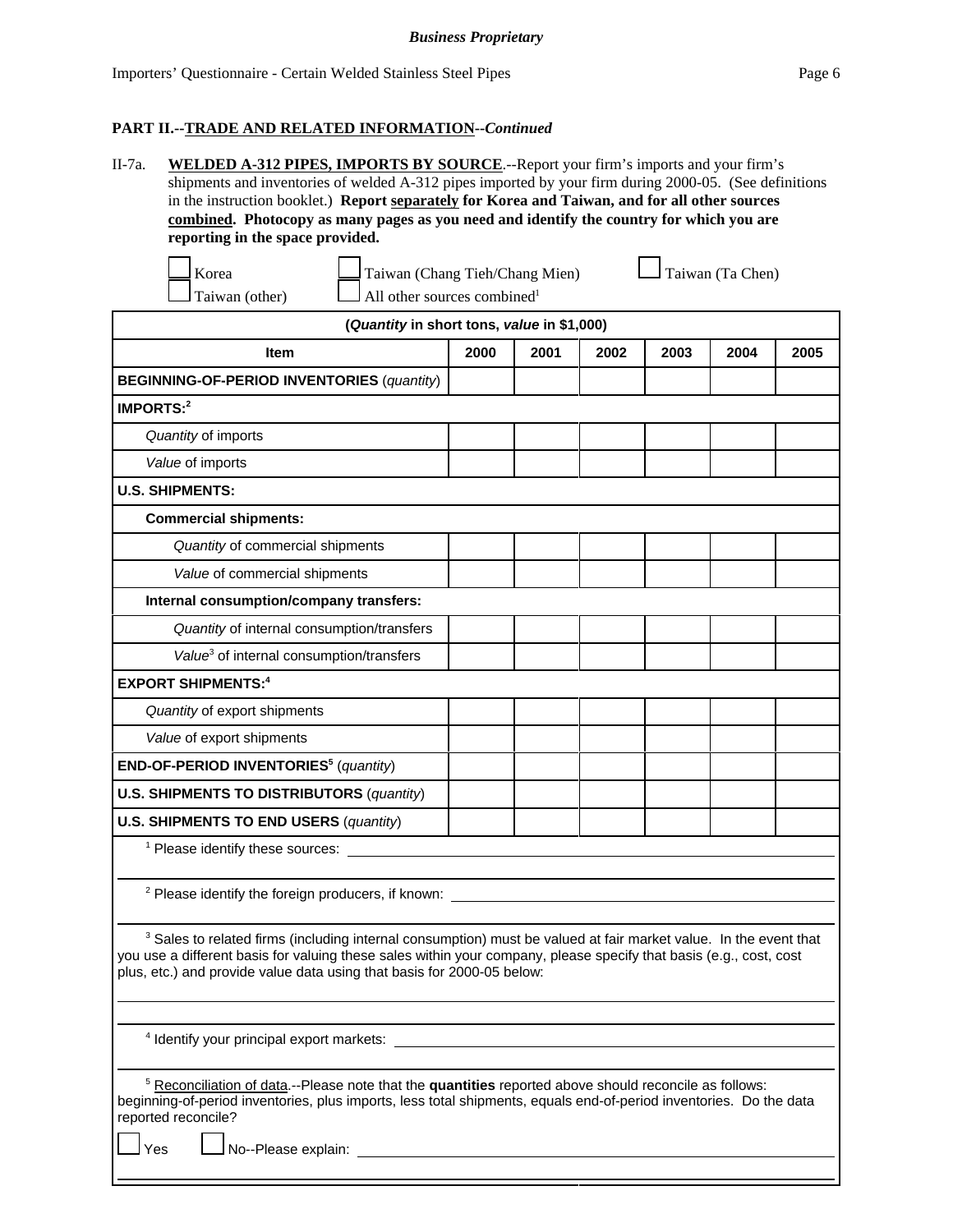II-7b. **WELDED A-312 PIPES, IMPORTS BY SOURCE**.--Report your firm's imports and your firm's shipments and inventories of welded A-312 pipes imported by your firm during the specified January-March periods. (See definitions in the instruction booklet.) **Report separately for Korea and Taiwan, and for all other sources combined. Photocopy as many pages as you need and identify the country for which you are reporting in the space provided.**

| Korea          | Taiwan (Chang Tieh/Chang Mien)                 | $\Box$ Taiwan (Ta Chen) |
|----------------|------------------------------------------------|-------------------------|
| Taiwan (other) | $\Box$ All other sources combined <sup>1</sup> |                         |

| (Quantity in short tons, value in \$1,000)           |                                          |  |  |  |  |  |  |  |  |  |
|------------------------------------------------------|------------------------------------------|--|--|--|--|--|--|--|--|--|
| <b>Item</b>                                          | January-March 2005<br>January-March 2006 |  |  |  |  |  |  |  |  |  |
| <b>BEGINNING-OF-PERIOD INVENTORIES (quantity)</b>    |                                          |  |  |  |  |  |  |  |  |  |
| IMPORTS: $2$                                         |                                          |  |  |  |  |  |  |  |  |  |
| Quantity of imports                                  |                                          |  |  |  |  |  |  |  |  |  |
| Value of imports                                     |                                          |  |  |  |  |  |  |  |  |  |
| <b>U.S. SHIPMENTS:</b>                               |                                          |  |  |  |  |  |  |  |  |  |
| <b>Commercial shipments:</b>                         |                                          |  |  |  |  |  |  |  |  |  |
| Quantity of commercial shipments                     |                                          |  |  |  |  |  |  |  |  |  |
| Value of commercial shipments                        |                                          |  |  |  |  |  |  |  |  |  |
| Internal consumption/company transfers:              |                                          |  |  |  |  |  |  |  |  |  |
| Quantity of internal consumption/transfers           |                                          |  |  |  |  |  |  |  |  |  |
| Value <sup>3</sup> of internal consumption/transfers |                                          |  |  |  |  |  |  |  |  |  |
| <b>EXPORT SHIPMENTS:4</b>                            |                                          |  |  |  |  |  |  |  |  |  |
| Quantity of export shipments                         |                                          |  |  |  |  |  |  |  |  |  |
| Value of export shipments                            |                                          |  |  |  |  |  |  |  |  |  |
| END-OF-PERIOD INVENTORIES <sup>5</sup> (quantity)    |                                          |  |  |  |  |  |  |  |  |  |
| <b>U.S. SHIPMENTS TO DISTRIBUTORS (quantity)</b>     |                                          |  |  |  |  |  |  |  |  |  |
| <b>U.S. SHIPMENTS TO END USERS (quantity)</b>        |                                          |  |  |  |  |  |  |  |  |  |
| <sup>1</sup> Please identify these sources:          |                                          |  |  |  |  |  |  |  |  |  |

<sup>2</sup> Please identify the foreign producers, if known:

 $3$  Sales to related firms (including internal consumption) must be valued at fair market value. In the event that you use a different basis for valuing these sales within your company, please specify that basis (e.g., cost, cost plus, etc.) and provide value data using that basis for January-March 2005 and January-March 2006 below:

4 Identify your principal export markets:

<sup>5</sup> Reconciliation of data.--Please note that the **quantities** reported above should reconcile as follows: beginning-of-period inventories, plus imports, less total shipments, equals end-of-period inventories. Do the data reported reconcile?

Yes Low No--Please explain: <u>Community Community of Australian Step Australian Community Community Orient</u>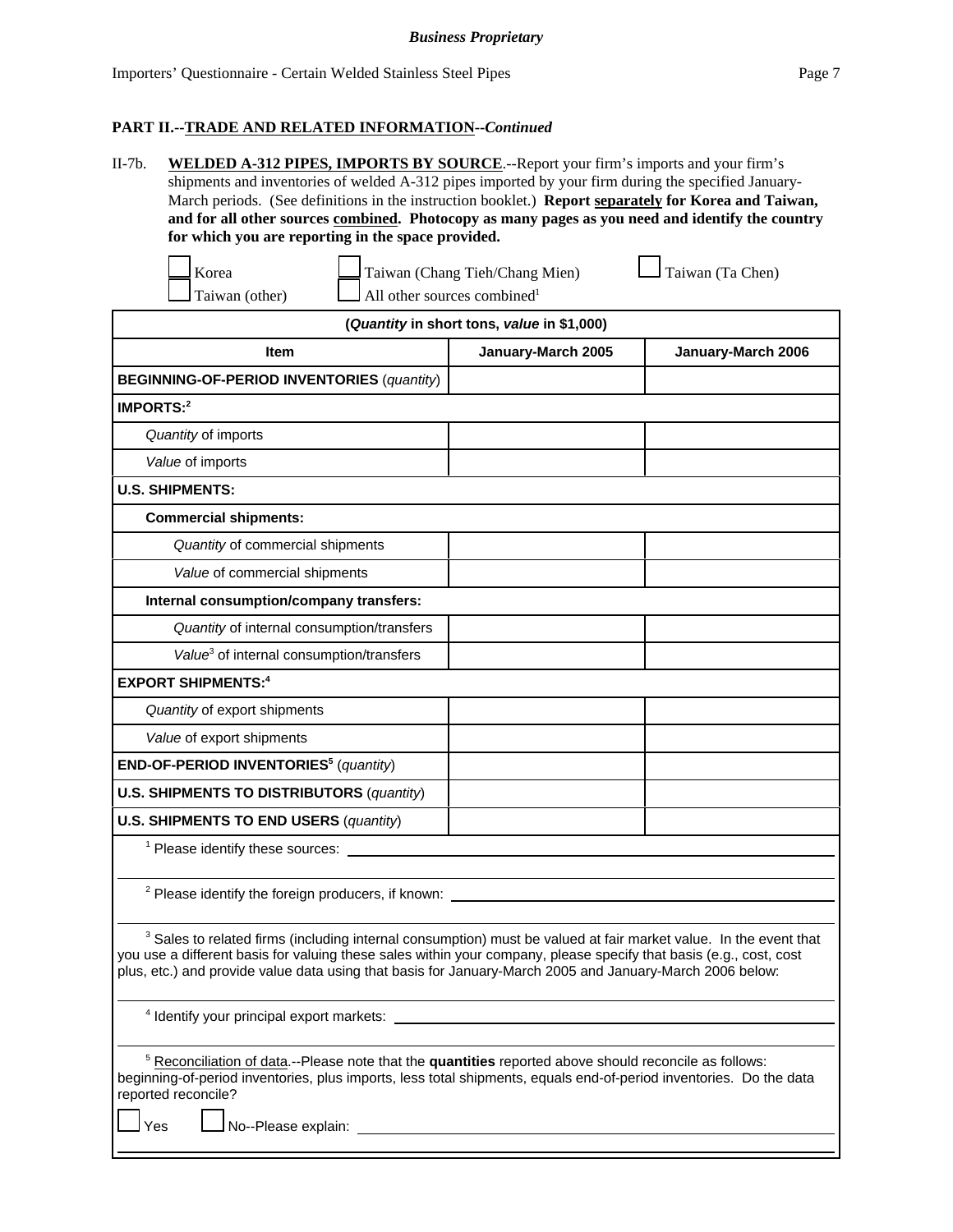| II-8a. | <b>OTHER WELDED PIPES AND PRESSURE TUBES, IMPORTS BY SOURCE.</b> --Report your                               |
|--------|--------------------------------------------------------------------------------------------------------------|
|        | firm's imports and your firm's shipments and inventories of other welded pipes and pressure tubes            |
|        | imported by your firm during 2000-05. (See definitions in the instruction booklet.) <b>Report separately</b> |
|        | for Korea and Taiwan, and for all other sources combined. Photocopy as many pages as you                     |
|        | need and identify the country for which you are reporting in the space provided.                             |

| Korea          | Taiwan (Chang Tieh/Chang                       |
|----------------|------------------------------------------------|
| Taiwan (other) | $\Box$ All other sources combined <sup>1</sup> |

Taiwan (Chang Tieh/Chang Mien)  $\Box$  Taiwan (Ta Chen)

| (Quantity in short tons, value in \$1,000)                                                                                                                                                                                                                                                                                  |      |      |      |      |      |      |  |
|-----------------------------------------------------------------------------------------------------------------------------------------------------------------------------------------------------------------------------------------------------------------------------------------------------------------------------|------|------|------|------|------|------|--|
| <b>Item</b>                                                                                                                                                                                                                                                                                                                 | 2000 | 2001 | 2002 | 2003 | 2004 | 2005 |  |
| <b>BEGINNING-OF-PERIOD INVENTORIES (quantity)</b>                                                                                                                                                                                                                                                                           |      |      |      |      |      |      |  |
| <b>IMPORTS:2</b>                                                                                                                                                                                                                                                                                                            |      |      |      |      |      |      |  |
| Quantity of imports                                                                                                                                                                                                                                                                                                         |      |      |      |      |      |      |  |
| Value of imports                                                                                                                                                                                                                                                                                                            |      |      |      |      |      |      |  |
| <b>U.S. SHIPMENTS:</b>                                                                                                                                                                                                                                                                                                      |      |      |      |      |      |      |  |
| <b>Commercial shipments:</b>                                                                                                                                                                                                                                                                                                |      |      |      |      |      |      |  |
| Quantity of commercial shipments                                                                                                                                                                                                                                                                                            |      |      |      |      |      |      |  |
| Value of commercial shipments                                                                                                                                                                                                                                                                                               |      |      |      |      |      |      |  |
| Internal consumption/company transfers:                                                                                                                                                                                                                                                                                     |      |      |      |      |      |      |  |
| Quantity of internal consumption/transfers                                                                                                                                                                                                                                                                                  |      |      |      |      |      |      |  |
| Value <sup>3</sup> of internal consumption/transfers                                                                                                                                                                                                                                                                        |      |      |      |      |      |      |  |
| <b>EXPORT SHIPMENTS:4</b>                                                                                                                                                                                                                                                                                                   |      |      |      |      |      |      |  |
| Quantity of export shipments                                                                                                                                                                                                                                                                                                |      |      |      |      |      |      |  |
| Value of export shipments                                                                                                                                                                                                                                                                                                   |      |      |      |      |      |      |  |
| END-OF-PERIOD INVENTORIES <sup>5</sup> (quantity)                                                                                                                                                                                                                                                                           |      |      |      |      |      |      |  |
| <b>U.S. SHIPMENTS TO DISTRIBUTORS (quantity)</b>                                                                                                                                                                                                                                                                            |      |      |      |      |      |      |  |
| <b>U.S. SHIPMENTS TO END USERS (quantity)</b>                                                                                                                                                                                                                                                                               |      |      |      |      |      |      |  |
| <sup>1</sup> Please identify these sources:                                                                                                                                                                                                                                                                                 |      |      |      |      |      |      |  |
|                                                                                                                                                                                                                                                                                                                             |      |      |      |      |      |      |  |
| <sup>2</sup> Please identify the foreign producers, if known:                                                                                                                                                                                                                                                               |      |      |      |      |      |      |  |
|                                                                                                                                                                                                                                                                                                                             |      |      |      |      |      |      |  |
| <sup>3</sup> Sales to related firms (including internal consumption) must be valued at fair market value. In the event that<br>you use a different basis for valuing these sales within your company, please specify that basis (e.g., cost, cost<br>plus, etc.) and provide value data using that basis for 2000-05 below: |      |      |      |      |      |      |  |
|                                                                                                                                                                                                                                                                                                                             |      |      |      |      |      |      |  |
| <sup>4</sup> Identify your principal export markets:                                                                                                                                                                                                                                                                        |      |      |      |      |      |      |  |
|                                                                                                                                                                                                                                                                                                                             |      |      |      |      |      |      |  |

<sup>5</sup> Reconciliation of data.--Please note that the **quantities** reported above should reconcile as follows: beginning-of-period inventories, plus imports, less total shipments, equals end-of-period inventories. Do the data reported reconcile?

 $\log$   $\Box$  No--Please explain: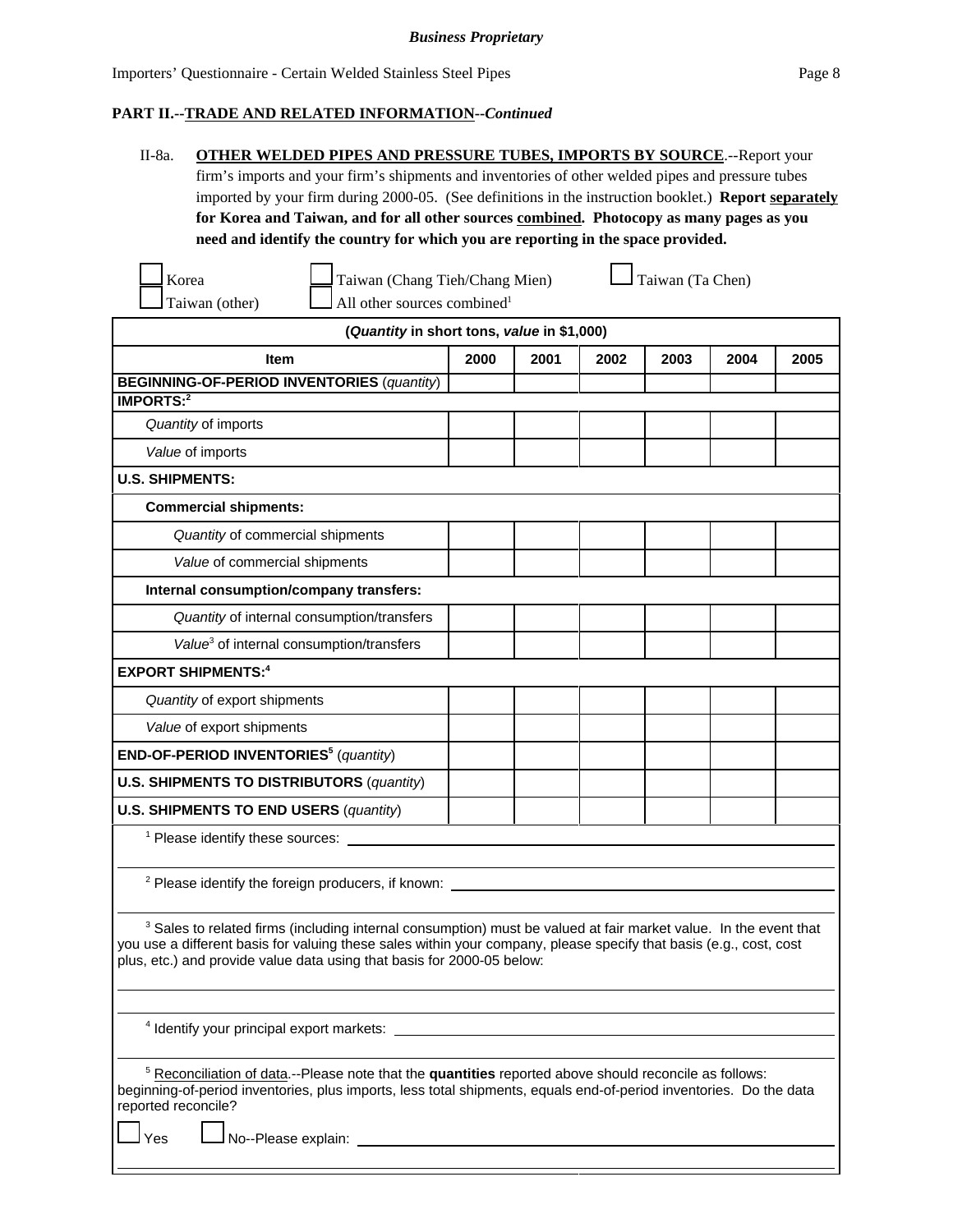| II-8b. | <b>OTHER WELDED PIPES AND PRESSURE TUBES, IMPORTS BY SOURCE.--Report your firm's</b>                       |
|--------|------------------------------------------------------------------------------------------------------------|
|        | imports and your firm's shipments and inventories of other welded pipes and pressure tubes imported by     |
|        | your firm during the specified <b>January-March</b> periods. (See definitions in the instruction booklet.) |
|        | Report separately for Korea and Taiwan, and for all other sources combined. Photocopy as many              |
|        | pages as you need and identify the country for which you are reporting in the space provided.              |

| Korea |  |                                 | Taiwan (Chang Tieh/Chang |  |  |
|-------|--|---------------------------------|--------------------------|--|--|
| . .   |  | $\frac{1}{2}$ and $\frac{1}{2}$ |                          |  |  |

 $Mien)$   $\Box$  Taiwan (Ta Chen)

| Taiwan (oth |  |
|-------------|--|
|             |  |

 $\Box$  All other sources combined<sup>1</sup>

**(***Quantity* **in short tons,** *value* **in \$1,000)**

| $($ Quantity in Short tons, value in $\phi$ i,000)            |                    |                    |  |  |  |  |
|---------------------------------------------------------------|--------------------|--------------------|--|--|--|--|
| <b>Item</b>                                                   | January-March 2005 | January-March 2006 |  |  |  |  |
| <b>BEGINNING-OF-PERIOD INVENTORIES (quantity)</b>             |                    |                    |  |  |  |  |
| IMPORTS: $2$                                                  |                    |                    |  |  |  |  |
| Quantity of imports                                           |                    |                    |  |  |  |  |
| Value of imports                                              |                    |                    |  |  |  |  |
| <b>U.S. SHIPMENTS:</b>                                        |                    |                    |  |  |  |  |
| <b>Commercial shipments:</b>                                  |                    |                    |  |  |  |  |
| Quantity of commercial shipments                              |                    |                    |  |  |  |  |
| Value of commercial shipments                                 |                    |                    |  |  |  |  |
| Internal consumption/company transfers:                       |                    |                    |  |  |  |  |
| Quantity of internal consumption/transfers                    |                    |                    |  |  |  |  |
| Value <sup>3</sup> of internal consumption/transfers          |                    |                    |  |  |  |  |
| <b>EXPORT SHIPMENTS:4</b>                                     |                    |                    |  |  |  |  |
| Quantity of export shipments                                  |                    |                    |  |  |  |  |
| Value of export shipments                                     |                    |                    |  |  |  |  |
| END-OF-PERIOD INVENTORIES <sup>5</sup> (quantity)             |                    |                    |  |  |  |  |
| <b>U.S. SHIPMENTS TO DISTRIBUTORS (quantity)</b>              |                    |                    |  |  |  |  |
| <b>U.S. SHIPMENTS TO END USERS (quantity)</b>                 |                    |                    |  |  |  |  |
| <sup>1</sup> Please identify these sources:                   |                    |                    |  |  |  |  |
|                                                               |                    |                    |  |  |  |  |
| <sup>2</sup> Please identify the foreign producers, if known: |                    |                    |  |  |  |  |

 $3$  Sales to related firms (including internal consumption) must be valued at fair market value. In the event that you use a different basis for valuing these sales within your company, please specify that basis (e.g., cost, cost plus, etc.) and provide value data using that basis for January-March 2005 and January-March 2006 below:

4 Identify your principal export markets:

<sup>5</sup> Reconciliation of data.--Please note that the **quantities** reported above should reconcile as follows: beginning-of-period inventories, plus imports, less total shipments, equals end-of-period inventories. Do the data reported reconcile?

Yes Low No--Please explain: <u>Community Community Community Community Community Community</u>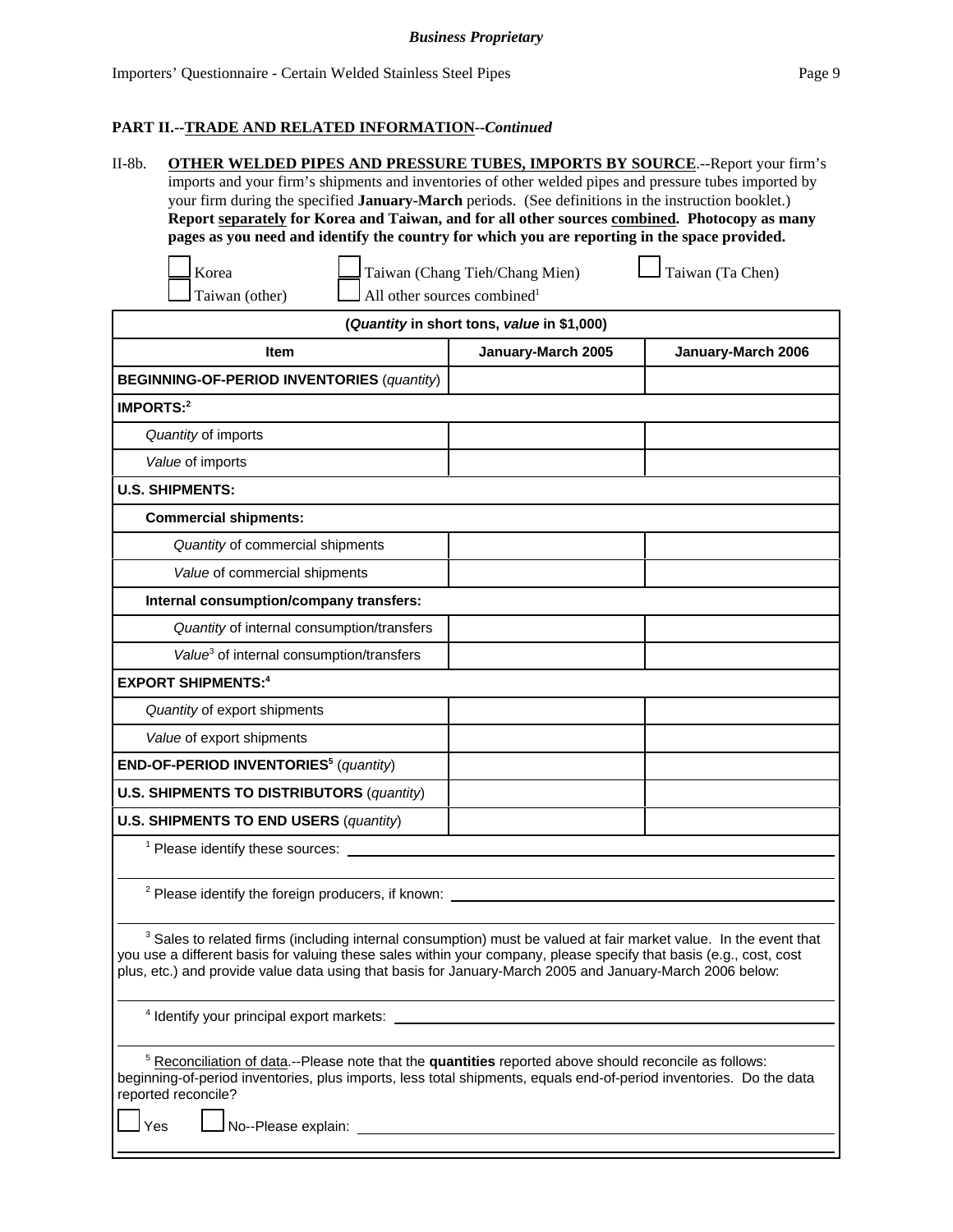II-9. Describe the significance of the existing antidumping duty orders covering imports of welded A-312 pipes from Korea and/or Taiwan in terms of their effect on your firm's imports, U.S. shipments of imports, and inventories. You may wish to compare your firm's operations before and after the imposition of the orders.

## **Significance of the existing antidumping duty order covering imports of welded A-312 pipes from Korea**:

**Significance of the existing antidumping duty order covering imports of welded A-312 pipes from Taiwan**: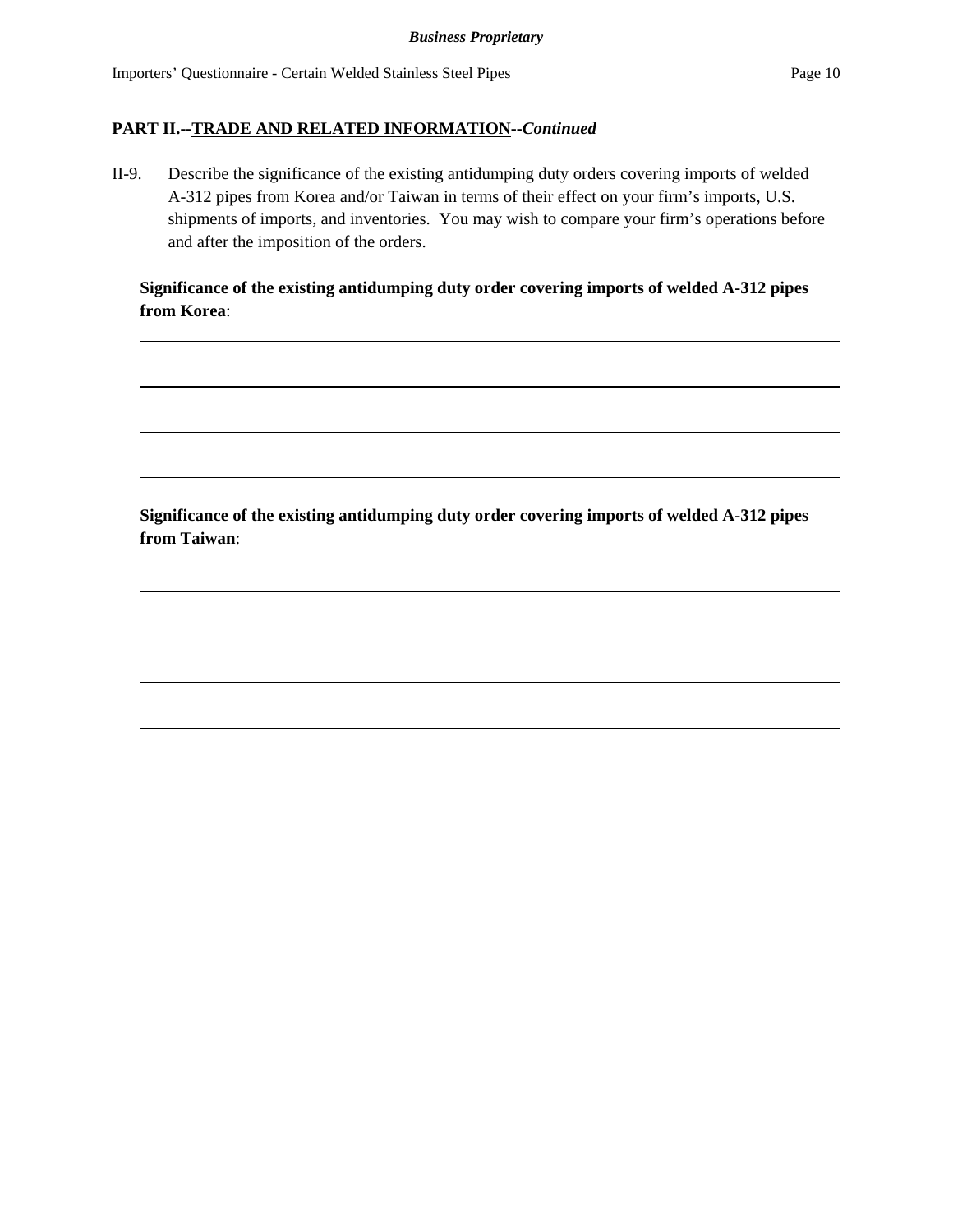II-10. Would your firm anticipate any changes in its imports, U.S. shipments of imports, or inventories of welded A-312 pipes in the future if the antidumping duty orders on welded A-312 pipes from Korea and/or Taiwan were to be revoked?

 $\Box$  No  $\Box$  Yes--Supply details as to the time, nature, and significance of such changes and provide underlying assumptions, along with relevant portions of business plans or other supporting documentation, for any trends or projections you may provide.

**Anticipated changes if the antidumping duty order on welded A-312 pipes from Korea were to be revoked:**

**Anticipated changes if the antidumping duty order on welded A-312 pipes from Taiwan were to be revoked:**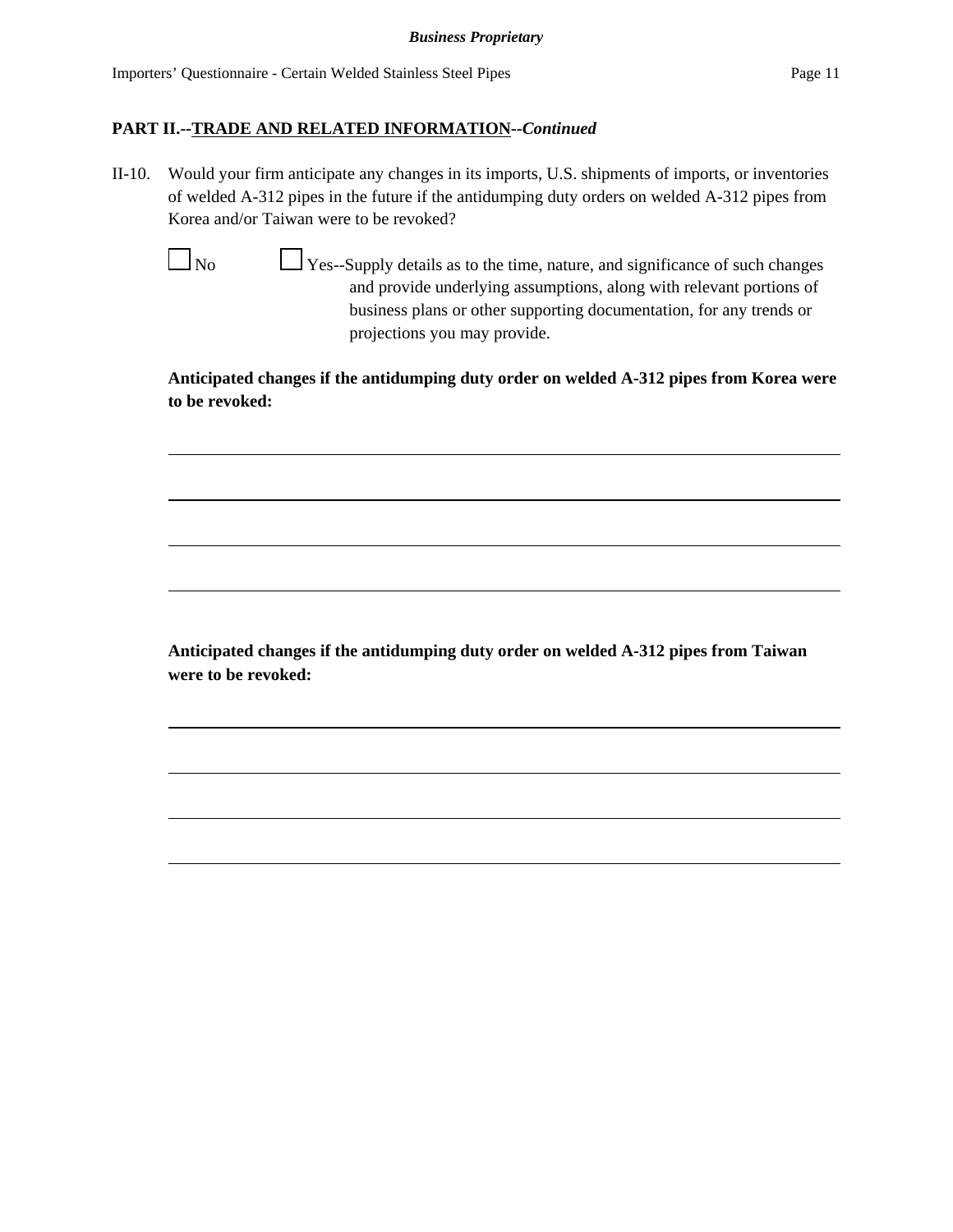## **PART III.--PRICING AND MARKET FACTORS**

Further information on this part of the questionnaire can be obtained from **Steven Trost** (202-205-3220).

III-1. Who should be contacted regarding the requested pricing and related information?

Company contact:

Name and title

Phone No. **E**-mail address

## **Section III-A.--PRICE DATA**

This section requests quarterly quantity and value data on your firm's U.S. shipments of the following products during January 2000-March 2006. Values should be for arms-length sales to unrelated U.S. customers, f.o.b. U.S. point of shipment, net of returns, refunds, discounts, and credits.

*Product 1***.--ASTM A-312, welded, grade AISI 304/304L pipe, 1-inch schedule 40** *Product 2***.--ASTM A-312, welded, grade AISI 304/304L pipe, 2-inch schedule 40** *Product 3***.--ASTM A-312, welded, grade AISI 304/304L pipe, 0.5-inch schedule 10** *Product 4***.--ASTM A-312, welded, grade AISI 316/316L pipe, 2-inch schedule 40**

**COPY THE FOLLOWING PAGE AS NECESSARY.** Complete a separate page for each of the specified products imported and sold by your firm. Indicate in the space provided the specific product for which pricing is reported.

**Note**.--**Do not report pricing data for welded A-312 pipes supplied by Chang Tieh/Chang Mien or by Ta Chen.**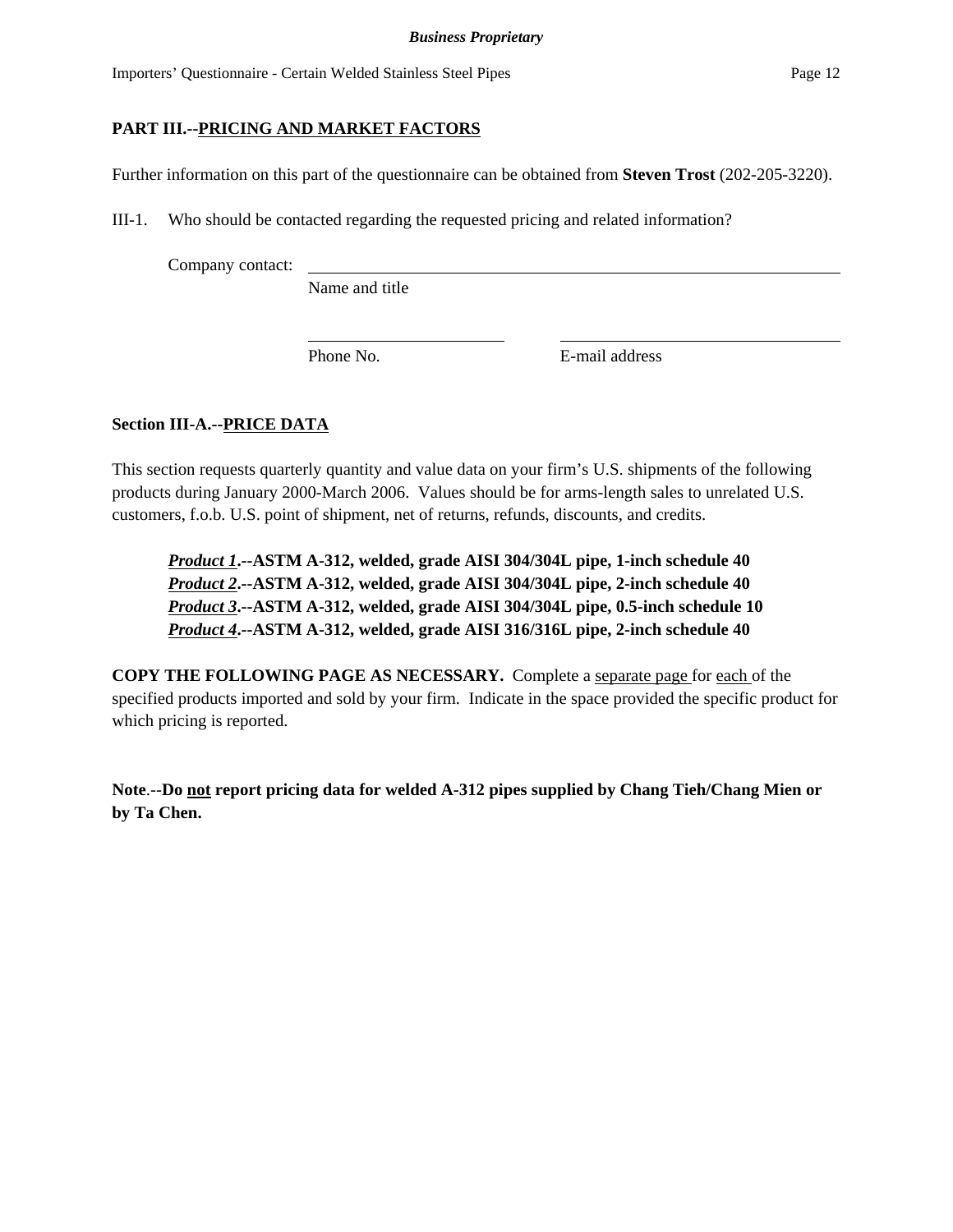#### *Business Proprietary*

Importers' Questionnaire - Certain Welded Stainless Steel Pipes Page 13

**PART III.--PRICING AND MARKET FACTORS--***Continued*

## **Section III-A.--PRICE DATA--***Continued*

|  | $\Box$ Product 1 $\Box$ Product 2 $\Box$ Product 3 $\Box$ Product 4 Country: |  |
|--|------------------------------------------------------------------------------|--|

| (Quantity in short tons, value in dollars)                                                                                                                       |                                |  |  |  |  |  |  |  |
|------------------------------------------------------------------------------------------------------------------------------------------------------------------|--------------------------------|--|--|--|--|--|--|--|
| Period of shipment                                                                                                                                               | Value <sup>1</sup><br>Quantity |  |  |  |  |  |  |  |
| 2000:                                                                                                                                                            |                                |  |  |  |  |  |  |  |
| January-March                                                                                                                                                    |                                |  |  |  |  |  |  |  |
| April-June                                                                                                                                                       |                                |  |  |  |  |  |  |  |
| July-September                                                                                                                                                   |                                |  |  |  |  |  |  |  |
| October-December                                                                                                                                                 |                                |  |  |  |  |  |  |  |
| 2001:                                                                                                                                                            |                                |  |  |  |  |  |  |  |
| January-March                                                                                                                                                    |                                |  |  |  |  |  |  |  |
| April-June                                                                                                                                                       |                                |  |  |  |  |  |  |  |
| July-September                                                                                                                                                   |                                |  |  |  |  |  |  |  |
| October-December                                                                                                                                                 |                                |  |  |  |  |  |  |  |
| 2002:                                                                                                                                                            |                                |  |  |  |  |  |  |  |
| January-March                                                                                                                                                    |                                |  |  |  |  |  |  |  |
| April-June                                                                                                                                                       |                                |  |  |  |  |  |  |  |
| July-September                                                                                                                                                   |                                |  |  |  |  |  |  |  |
| October-December                                                                                                                                                 |                                |  |  |  |  |  |  |  |
| 2003:                                                                                                                                                            |                                |  |  |  |  |  |  |  |
| January-March                                                                                                                                                    |                                |  |  |  |  |  |  |  |
| April-June                                                                                                                                                       |                                |  |  |  |  |  |  |  |
| July-September                                                                                                                                                   |                                |  |  |  |  |  |  |  |
| October-December                                                                                                                                                 |                                |  |  |  |  |  |  |  |
| 2004:                                                                                                                                                            |                                |  |  |  |  |  |  |  |
| January-March                                                                                                                                                    |                                |  |  |  |  |  |  |  |
| April-June                                                                                                                                                       |                                |  |  |  |  |  |  |  |
| July-September                                                                                                                                                   |                                |  |  |  |  |  |  |  |
| October-December                                                                                                                                                 |                                |  |  |  |  |  |  |  |
| 2005:                                                                                                                                                            |                                |  |  |  |  |  |  |  |
| January-March                                                                                                                                                    |                                |  |  |  |  |  |  |  |
| April-June                                                                                                                                                       |                                |  |  |  |  |  |  |  |
| July-September                                                                                                                                                   |                                |  |  |  |  |  |  |  |
| October-December                                                                                                                                                 |                                |  |  |  |  |  |  |  |
| 2006:                                                                                                                                                            |                                |  |  |  |  |  |  |  |
| January-March                                                                                                                                                    |                                |  |  |  |  |  |  |  |
| <sup>1</sup> Net values (i.e., gross sales values less all discounts, allowances, rebates, prepaid freight, and the value of returned goods), f.o.b. your U.S.   |                                |  |  |  |  |  |  |  |
| point of shipment.                                                                                                                                               |                                |  |  |  |  |  |  |  |
| Note.--If your product does not exactly meet the product specifications but is competitive with the specified product, provide a description of<br>your product: |                                |  |  |  |  |  |  |  |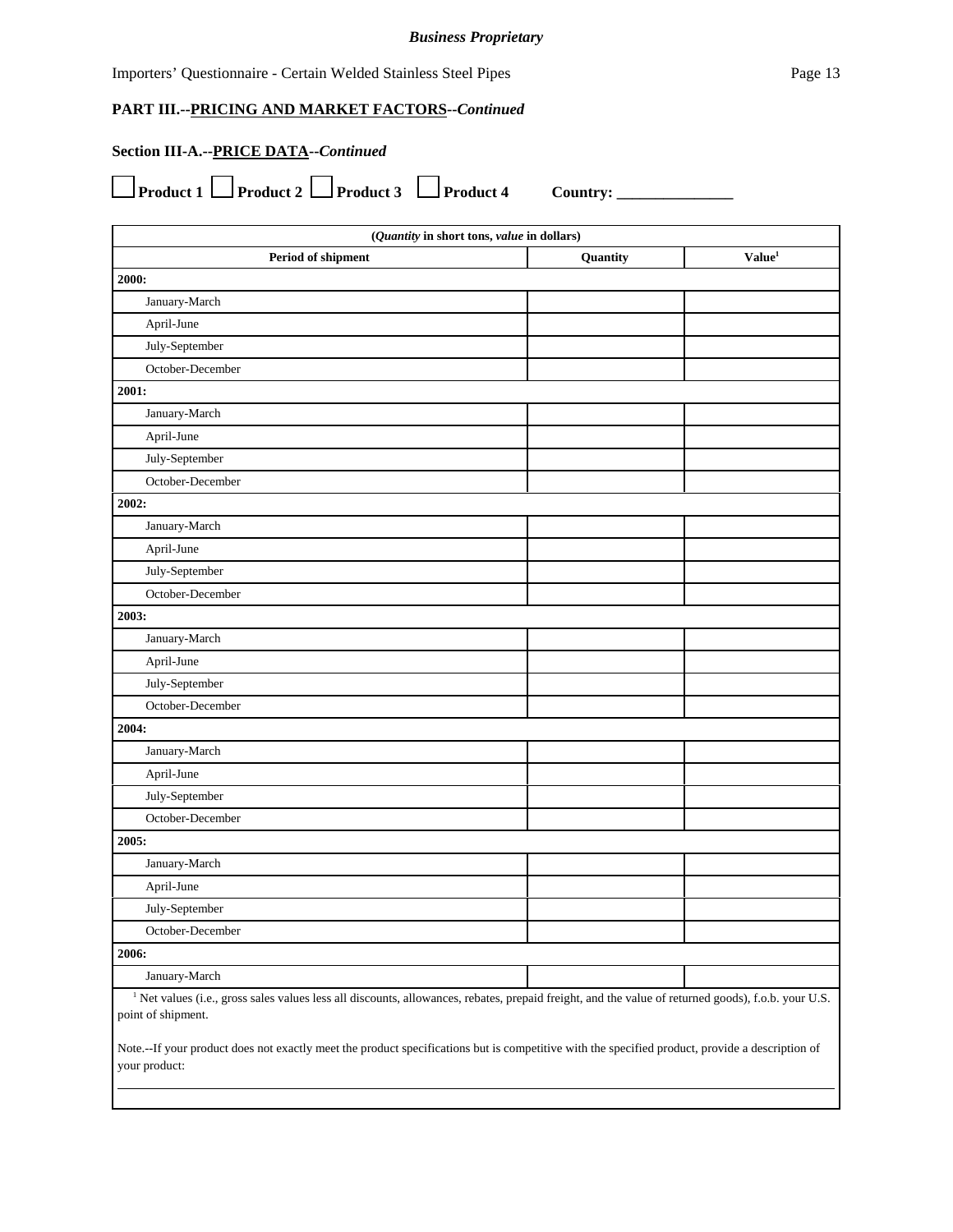#### **Section III-B.--PRICE-RELATED QUESTIONS**

*Note.–For questions concerning "welded stainless steel pipes and pressure tubes," if your answer differs for (1) welded A-312 pipes, (2) other welded pipes, or (3) welded pressure tubes, please answer separately for each product. If you do not so specify, your answer will be presumed to apply to all welded stainless steel pipes and pressure tubes that you produce.*

- III-B-1. Please describe how your firm determines the prices that it charges for sales of welded stainless steel pipes and pressure tubes (transaction by transaction negotiation, contracts for multiple shipments, set price lists, etc.). If your firm issues price lists, please include a copy of a recent price list with your submission. If your price list is large, please submit sample pages.
- III-B-2. Please describe your firm's discount policy (quantity discounts, annual total volume discounts, etc.).
- III-B-3. What are your firm's typical sales terms for welded stainless steel pipes and pressure tubes imported from Korea and Taiwan (e.g., 2/10 net 30 days)? On what basis are your prices of such product usually quoted (e.g., f.o.b. port of entry, or delivered)?
- III-B-4. Approximately what share of your firm's sales of its welded stainless steel pipes and pressure tubes imported from Korea and Taiwan in 2005 were on a (1) long-term contract basis (multiple deliveries for more than 12 months), (2) short-term contract basis (multiple deliveries up to 12 months), and (3) spot sales basis (for a single delivery)?

| Type of sale         | Share of sales (percent) |
|----------------------|--------------------------|
| Long-term contracts  |                          |
| Short-term contracts |                          |
| Spot sales           |                          |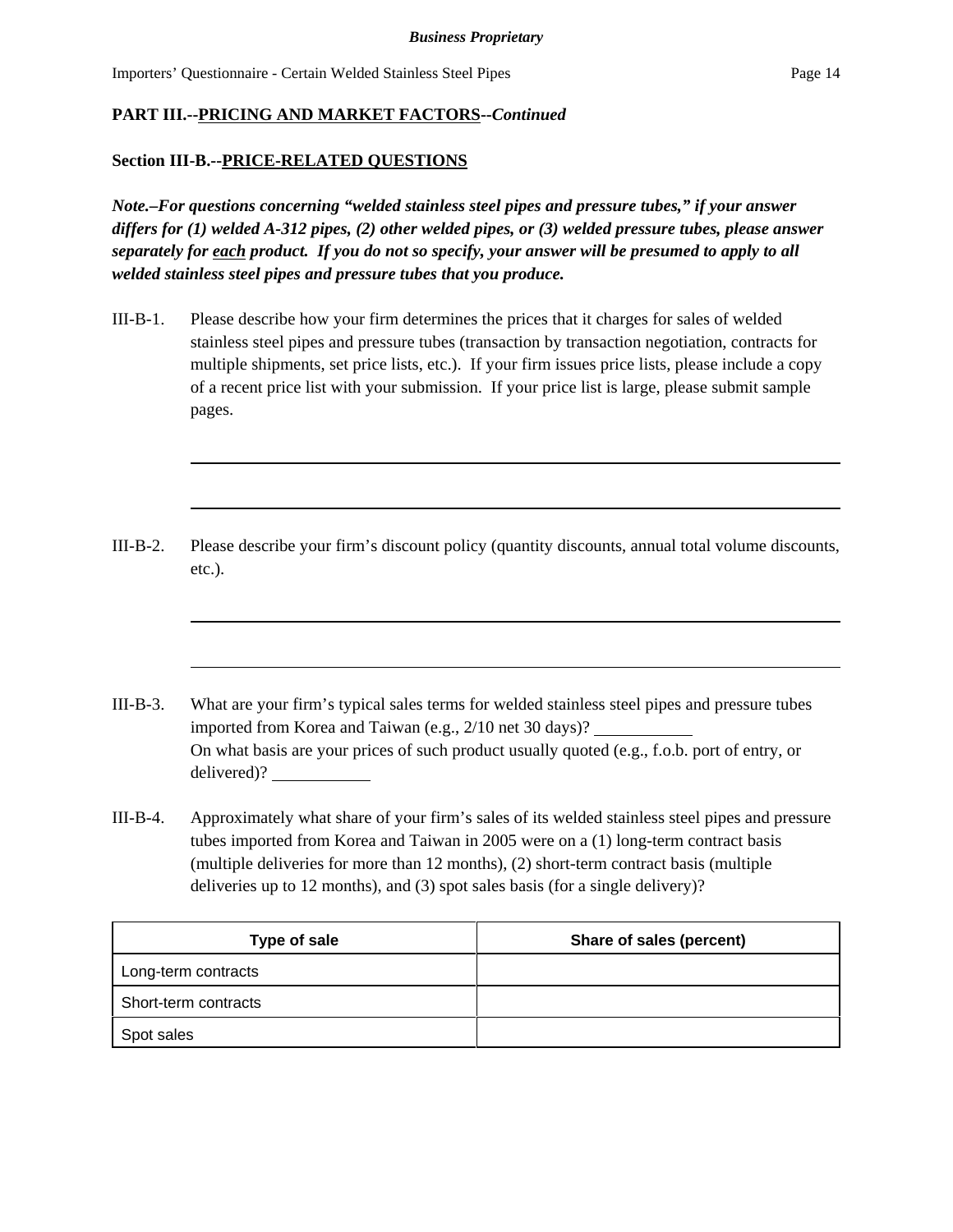#### **Section III-B.--PRICE-RELATED QUESTIONS**

*Note.–For questions concerning "welded stainless steel pipes and pressure tubes," if your answer differs for (1) welded A-312 pipes, (2) other welded pipes, or (3) welded pressure tubes, please answer separately for each product. If you do not so specify, your answer will be presumed to apply to all welded stainless steel pipes and pressure tubes that you produce.*

| $III-B-5.$ | If you sell on a long-term contract basis, please answer the following questions with respect to<br>provisions of a typical long-term contract. |  |  |  |  |  |
|------------|-------------------------------------------------------------------------------------------------------------------------------------------------|--|--|--|--|--|
|            | (a) What is the average duration of a contract?                                                                                                 |  |  |  |  |  |
|            | (b) Can prices be renegotiated during the contract period?                                                                                      |  |  |  |  |  |
|            | (c) Does the contract fix quantity, price, or both?                                                                                             |  |  |  |  |  |
|            | (d) Does the contract have a meet or release provision?                                                                                         |  |  |  |  |  |

III-B-6. If you sell on a short-term contract basis, please answer the following questions with respect to provisions of a typical short-term contract.

(a) What is the average duration of a contract?

(b) Can prices be renegotiated during the contract period?

(c) Does the contract fix quantity, price, or both?

(d) Does the contract have a meet or release provision?

III-B-7. What is the average lead time between a customer's order and the date of delivery for your firm's sales of welded stainless steel pipes and pressure tubes?

|                          |                               | Share of 2005 sales      |                             | Lead time                     |                          |                             |
|--------------------------|-------------------------------|--------------------------|-----------------------------|-------------------------------|--------------------------|-----------------------------|
| <b>Source</b>            | <b>Welded A-</b><br>312 pipes | Other<br>welded<br>pipes | Welded<br>pressure<br>tubes | <b>Welded A-</b><br>312 pipes | Other<br>welded<br>pipes | Welded<br>pressure<br>tubes |
| <b>From inventory</b>    |                               |                          |                             |                               |                          |                             |
| <b>Produced to order</b> |                               |                          |                             |                               |                          |                             |
| <b>Total</b>             | 100%                          | 100%                     | 100%                        |                               |                          |                             |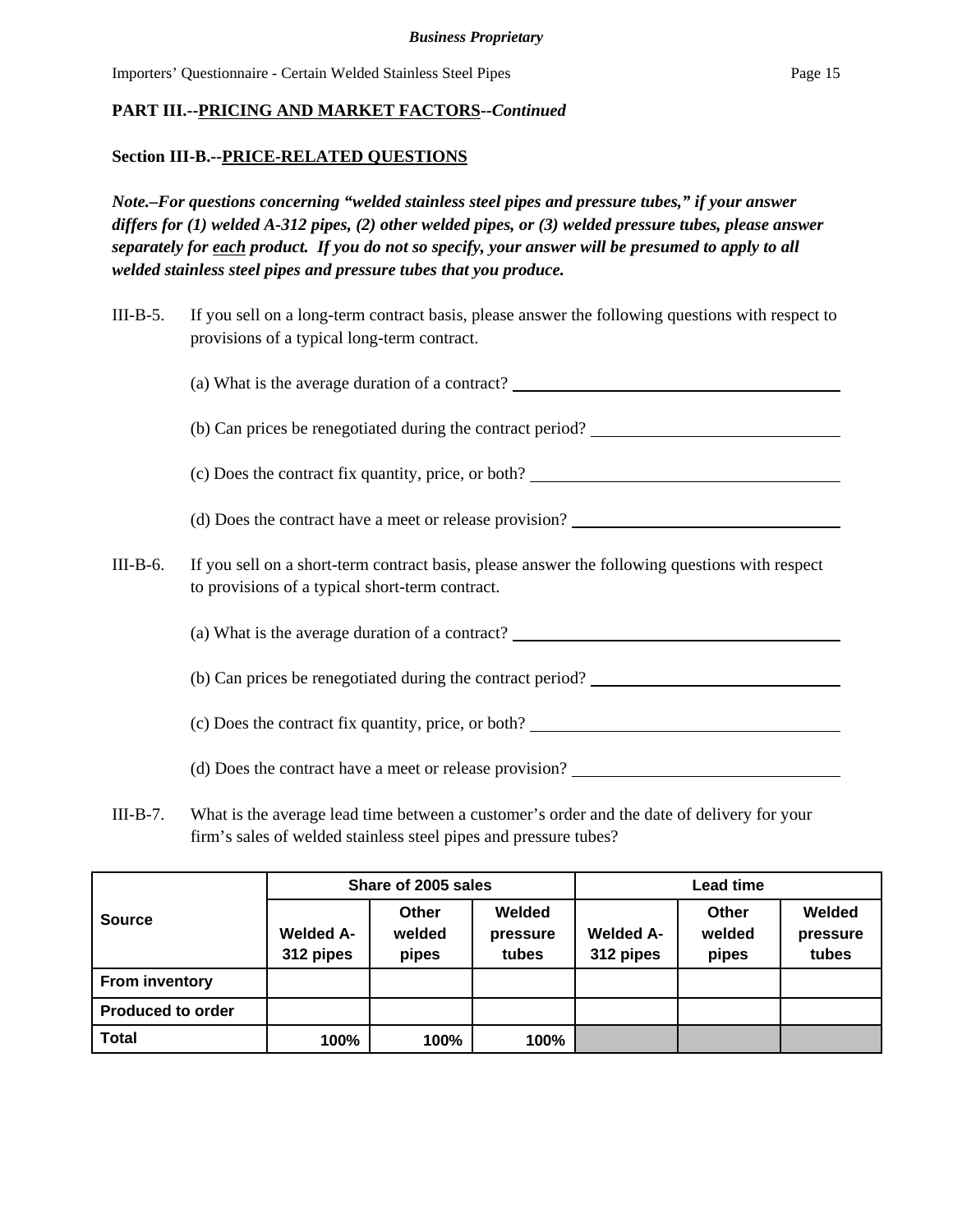#### **Section III-B.--PRICE-RELATED QUESTIONS**

*Note.–For questions concerning "welded stainless steel pipes and pressure tubes," if your answer differs for (1) welded A-312 pipes, (2) other welded pipes, or (3) welded pressure tubes, please answer separately for each product. If you do not so specify, your answer will be presumed to apply to all welded stainless steel pipes and pressure tubes that you produce.*

III-B-8. (a) What is the approximate percentage of the total delivered cost of welded stainless steel pipes and pressure tubes that are accounted for by U.S. inland transportation costs? percent.

> (b) Who generally arranges the transportation to your customers' locations? Your firm or purchaser \_\_\_\_\_ (check one).

> (c) What proportion of your sales occur within 100 miles of your storage or production facility? percent. 101 to 1,000 miles? percent. Over 1,000 miles? percent.

III-B-9. What is the geographic market area in the United States served by your firm's welded stainless steel pipes and pressure tubes?

|                                                | $\Box$ Northeast $\Box$ Mid-Atlantic $\Box$ Midwest $\Box$ Southeast |                                                |
|------------------------------------------------|----------------------------------------------------------------------|------------------------------------------------|
|                                                |                                                                      | Southwest Rocky Mountains West Coast Northwest |
| $\Box$ National $\Box$ Other (describe) $\Box$ |                                                                      |                                                |

III-B-10. Describe the end uses of the welded A-312 pipes, other welded pipes, and welded pressure tubes that you import. For each end-use product, what percentage of the total cost is accounted for by welded stainless steel pipes and pressure tubes?

| Product | End Use | Share of total accounted for by<br>welded stainless steel pipes and<br>pressure tubes (in percent) |
|---------|---------|----------------------------------------------------------------------------------------------------|
|         |         |                                                                                                    |
|         |         |                                                                                                    |
|         |         |                                                                                                    |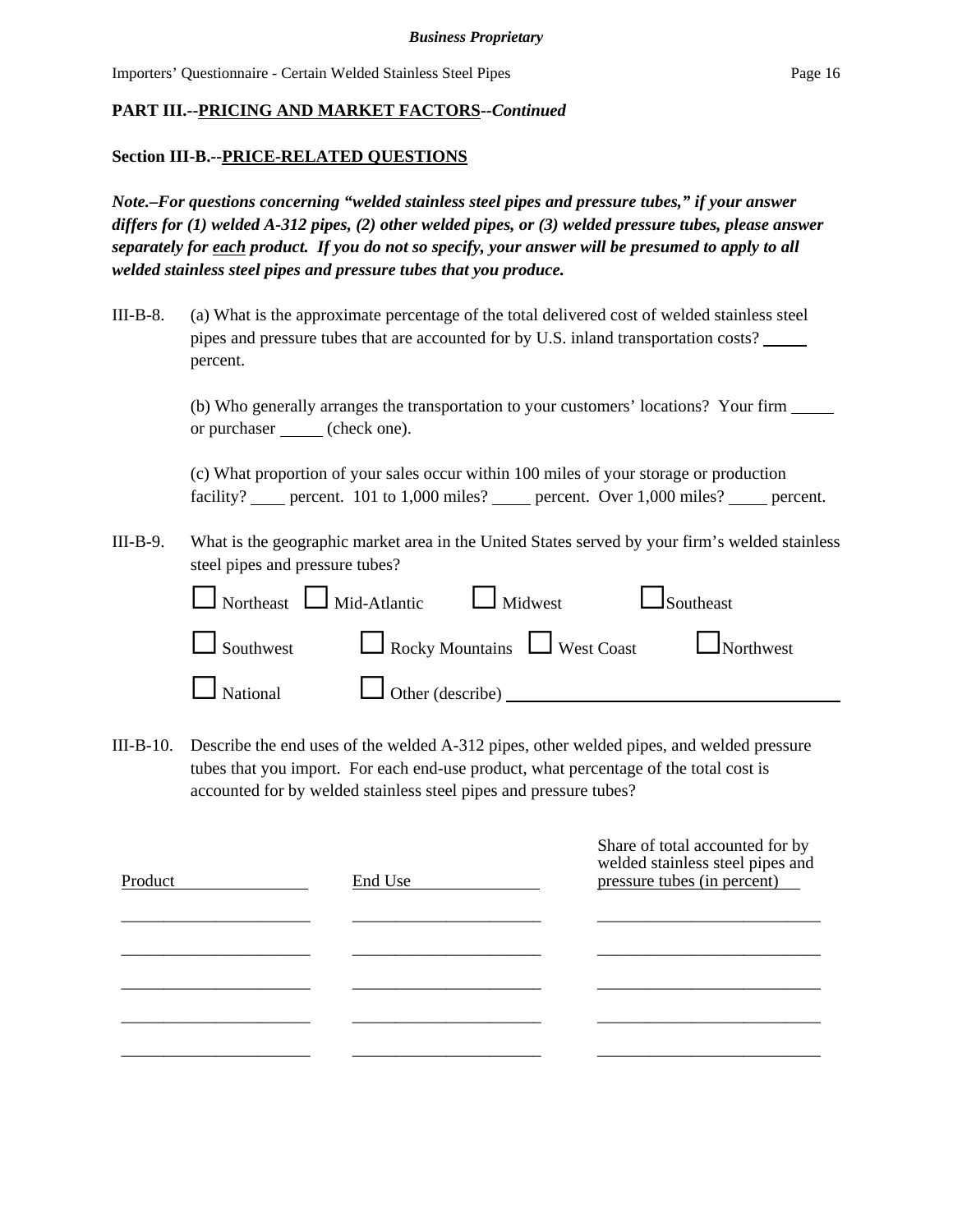## **Section III-B.--PRICE-RELATED QUESTIONS--***Continued*

*Note.–For questions concerning "welded stainless steel pipes and pressure tubes," if your answer differs for (1) welded A-312 pipes, (2) other welded pipes, or (3) welded pressure tubes, please answer separately for each product. If you do not so specify, your answer will be presumed to apply to all welded stainless steel pipes and pressure tubes that you produce.*

III-B-11. Have there been any changes in the end uses of welded stainless steel pipes and pressure tubes since January 1, 2000?

|                     | pressure tubes in the future?                            | Do you anticipate any changes in terms of the end uses of welded stainless steel pipes and                                                         |
|---------------------|----------------------------------------------------------|----------------------------------------------------------------------------------------------------------------------------------------------------|
| $\Box$ No           | other supporting documentation, that address this issue. | $\Box$ Yes--Please describe and identify the time period. Provide any<br>underlying assumptions, along with relevant portions of business plans or |
|                     |                                                          |                                                                                                                                                    |
|                     |                                                          |                                                                                                                                                    |
|                     | pipes, other welded pipes, and/or welded pressure tubes. |                                                                                                                                                    |
|                     |                                                          |                                                                                                                                                    |
|                     | Welded A-312 pipes:                                      |                                                                                                                                                    |
|                     |                                                          |                                                                                                                                                    |
| Other welded pipes: |                                                          | (a) Please list in order of importance any products that may be substituted for welded A-312<br>(1) (2) (3) (3)<br>$(1)$ (1) (2) (2) (3)           |
|                     | Welded pressure tubes:                                   |                                                                                                                                                    |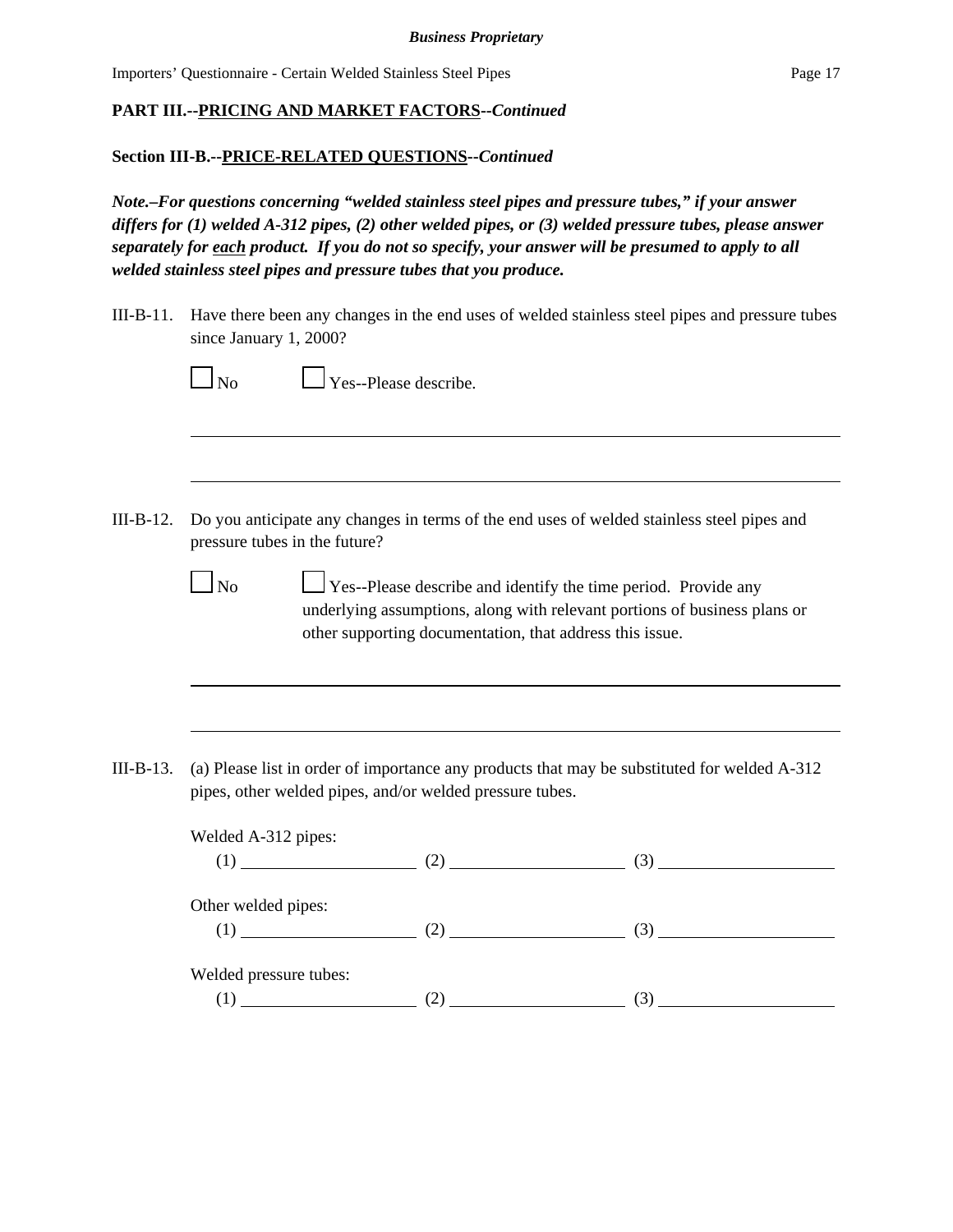#### **Section III-B.--PRICE-RELATED QUESTIONS--***Continued*

*Note.–For questions concerning "welded stainless steel pipes and pressure tubes," if your answer differs for (1) welded A-312 pipes, (2) other welded pipes, or (3) welded pressure tubes, please answer separately for each product. If you do not so specify, your answer will be presumed to apply to all welded stainless steel pipes and pressure tubes that you produce.*

III-B-13. (b) For each possible substitute product, please give examples of applications and end uses for which they are substitutes.

|                | (c) Have changes in the prices of these products affected the price for welded stainless steel<br>pipes and pressure tubes?                                                                                                                                                                                             |
|----------------|-------------------------------------------------------------------------------------------------------------------------------------------------------------------------------------------------------------------------------------------------------------------------------------------------------------------------|
| N <sub>0</sub> | Yes-To what degree do changes in their prices affect the price for welded<br>stainless steel pipes and pressure tubes? Does this effect have a time lag? If<br>so, how long is the time lag for each substitute product? Does this vary by<br>type of welded stainless steel pipes and pressure tubes or final end use? |
|                |                                                                                                                                                                                                                                                                                                                         |
|                |                                                                                                                                                                                                                                                                                                                         |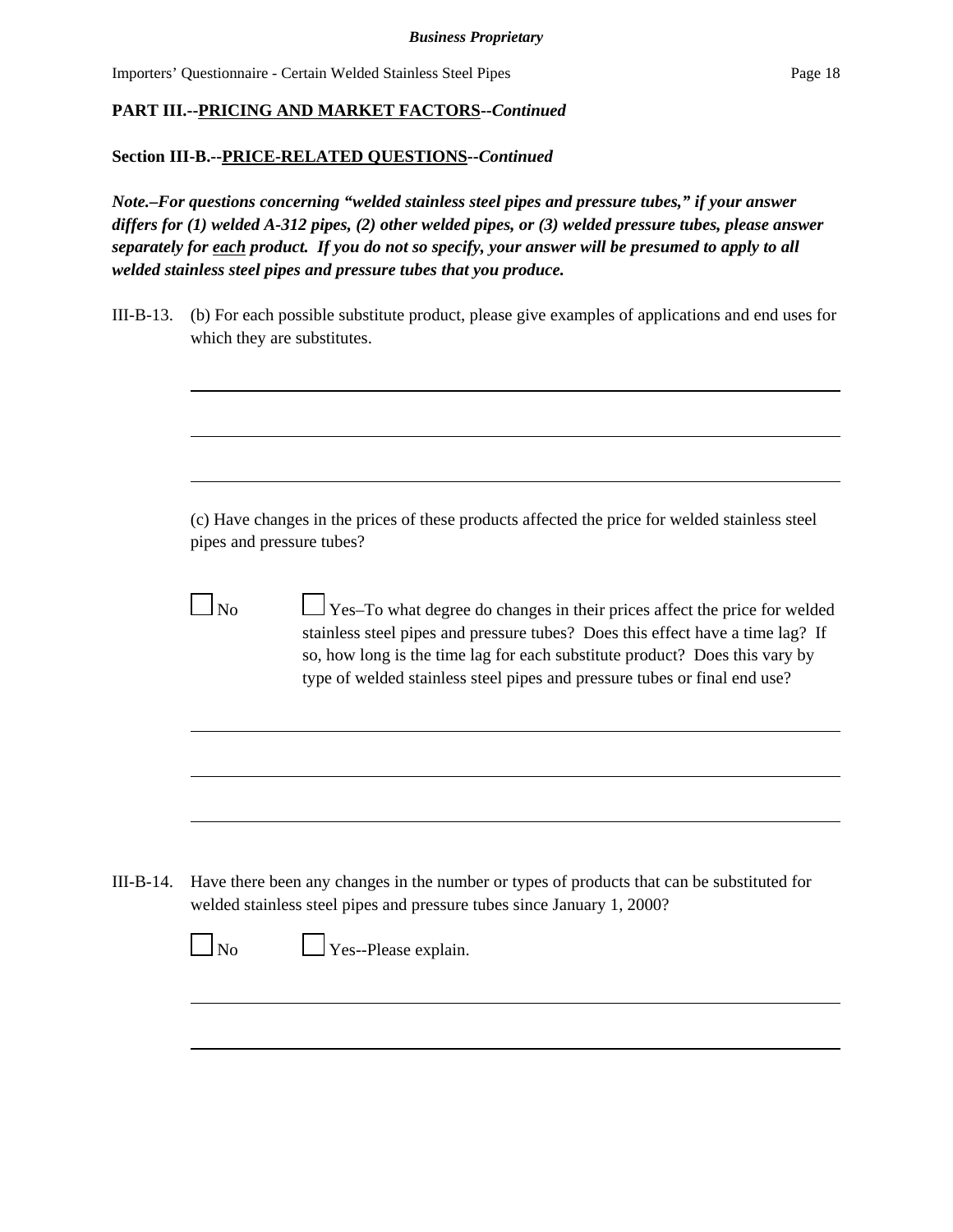#### **Section III-B.--PRICE-RELATED QUESTIONS--***Continued*

*Note.–For questions concerning "welded stainless steel pipes and pressure tubes," if your answer differs for (1) welded A-312 pipes, (2) other welded pipes, or (3) welded pressure tubes, please answer separately for each product. If you do not so specify, your answer will be presumed to apply to all welded stainless steel pipes and pressure tubes that you produce.*

III-B-15. Do you anticipate any changes in terms of the substitutability of other products for welded stainless steel pipes and pressure tubes in the future?

> $\log N_0$  Yes--Please describe. Provide any underlying assumptions, along with relevant portions of business plans or other supporting documentation, that address this issue.

- III-B-16. To what extent have changes in the prices of raw materials affected your firm's selling prices for welded stainless steel pipes and pressure tubes since January 1, 2000? Also discuss any anticipated changes in your raw material costs in the future, identifying the time period(s) involved and the factor(s) that you believe would be responsible for such changes. Provide any underlying assumptions, along with relevant portions of business plans or other supporting documentation, that address this issue.
- III-B-17. Have any changes occurred in any other factors affecting supply (e.g., changes in availability or prices of energy or labor; transportation conditions; production capacity and/or methods of production; technology; export markets; or alternative production opportunities) that affected the availability of U.S.-produced welded stainless steel pipes and pressure tubes in the U.S. market since January 1, 2000?

 $\Box$  Yes--Please note the time period(s) of any such changes, the factors(s) involved, and the impact such changes had on your shipment volumes and prices.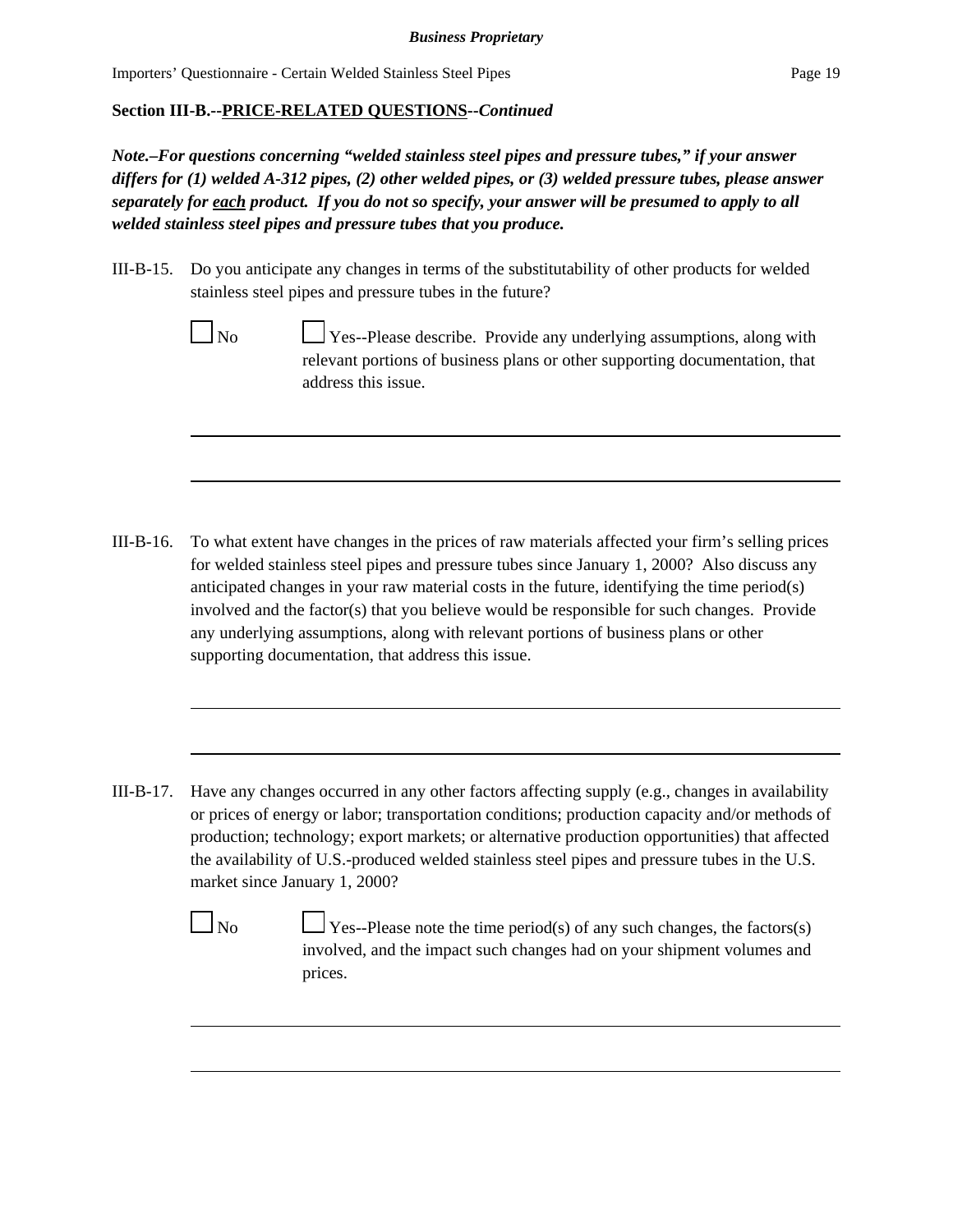## **Section III-B.--PRICE-RELATED QUESTIONS--***Continued*

*Note.–For questions concerning "welded stainless steel pipes and pressure tubes," if your answer differs for (1) welded A-312 pipes, (2) other welded pipes, or (3) welded pressure tubes, please answer separately for each product. If you do not so specify, your answer will be presumed to apply to all welded stainless steel pipes and pressure tubes that you produce.*

III-B-18. (a) Do you anticipate any changes in terms of the availability of welded A-312 pipes imported from Korea and/or Taiwan in the U.S. market in the future?

Anticipated changes in terms of the availability of welded A-312 pipes imported from Korea:





Anticipated changes in terms of the availability of welded A-312 pipes imported from Taiwan:

| Increase |
|----------|
|----------|

 $\Box$  No Change  $\Box$  Decrease

(b) If you anticipate changes in supply, please identify the changes including the time period and the impact of such changes on shipment volumes and prices. Provide any underlying assumptions, along with relevant portions of business plans or other supporting documentation, that address this issue.

III-B-19. Has the availability of NONSUBJECT (i.e., from sources other than Korea and Taiwan) imported welded stainless steel pipes and pressure tubes changed since January 1, 2000?



 $\Box$  No  $\Box$  Yes--Please explain.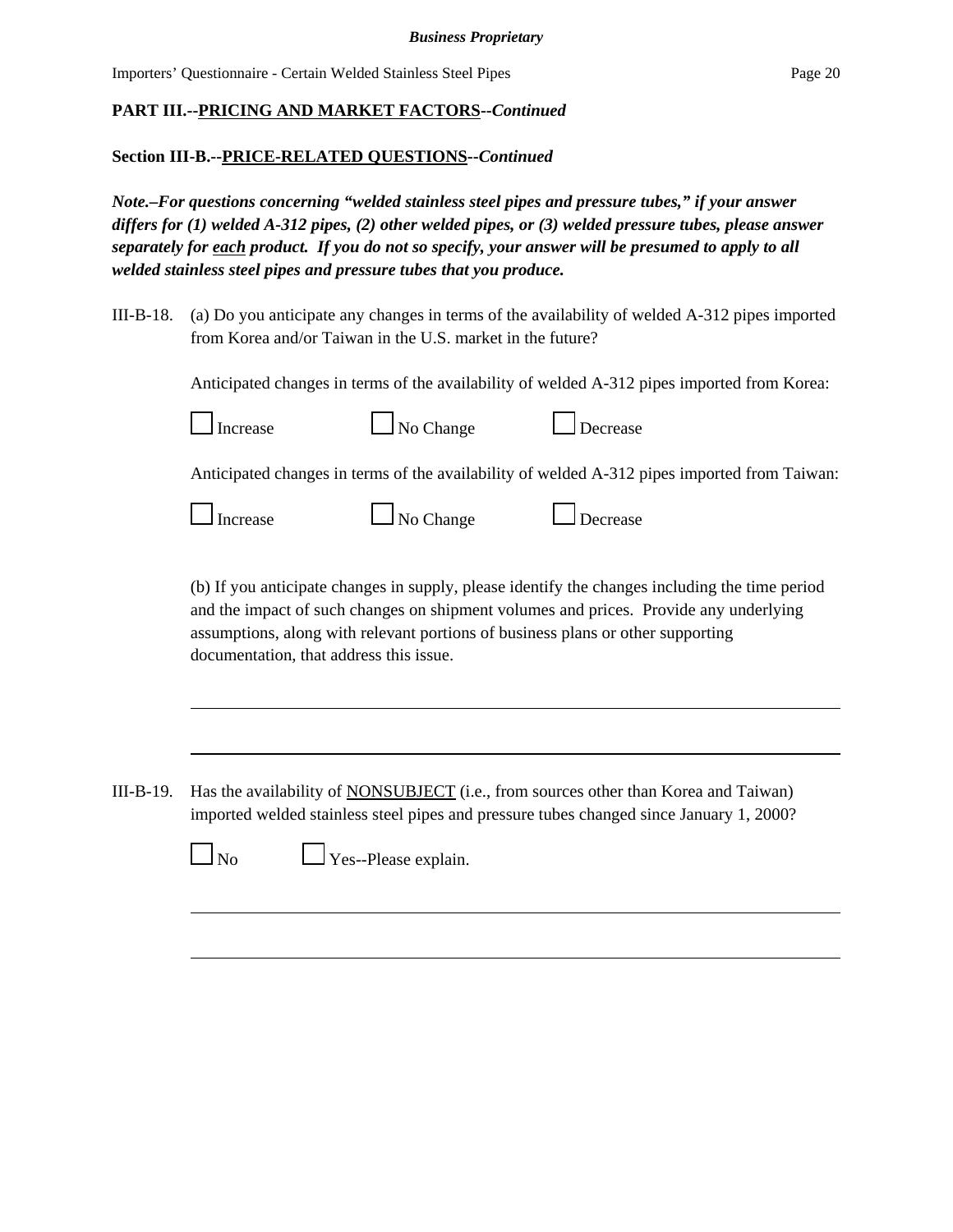#### **PART III.--PRICING AND MARKET FACTORS--***Continued*

#### **Section III-B.--MARKET FACTORS--***Continued*

*Note.–For questions concerning "welded stainless steel pipes and pressure tubes," if your answer differs for (1) welded A-312 pipes, (2) other welded pipes, or (3) welded pressure tubes, please answer separately for each product. If you do not so specify, your answer will be presumed to apply to all welded stainless steel pipes and pressure tubes that you produce.*

III-B-20. Describe how easily your firm can shift its sales of welded stainless steel pipes and pressure tubes between the U.S. market and alternative country markets. In your discussion, please describe any contracts, other sales arrangements, or other constraints that would prevent or retard your firm from shifting welded stainless steel pipes and pressure tubes between the U.S. and alternative country markets within a 12-month period. Provide any underlying assumptions, along with relevant portions of business plans or other supporting documentation, that address this issue.

III-B-21. Have there been any significant changes in the product range, product mix, or marketing (including sales over the internet) of welded stainless steel pipes and pressure tubes since January 1, 2000?

| ۰. |  |
|----|--|
|----|--|

 $\Box$  Yes--Please describe and quantify if possible.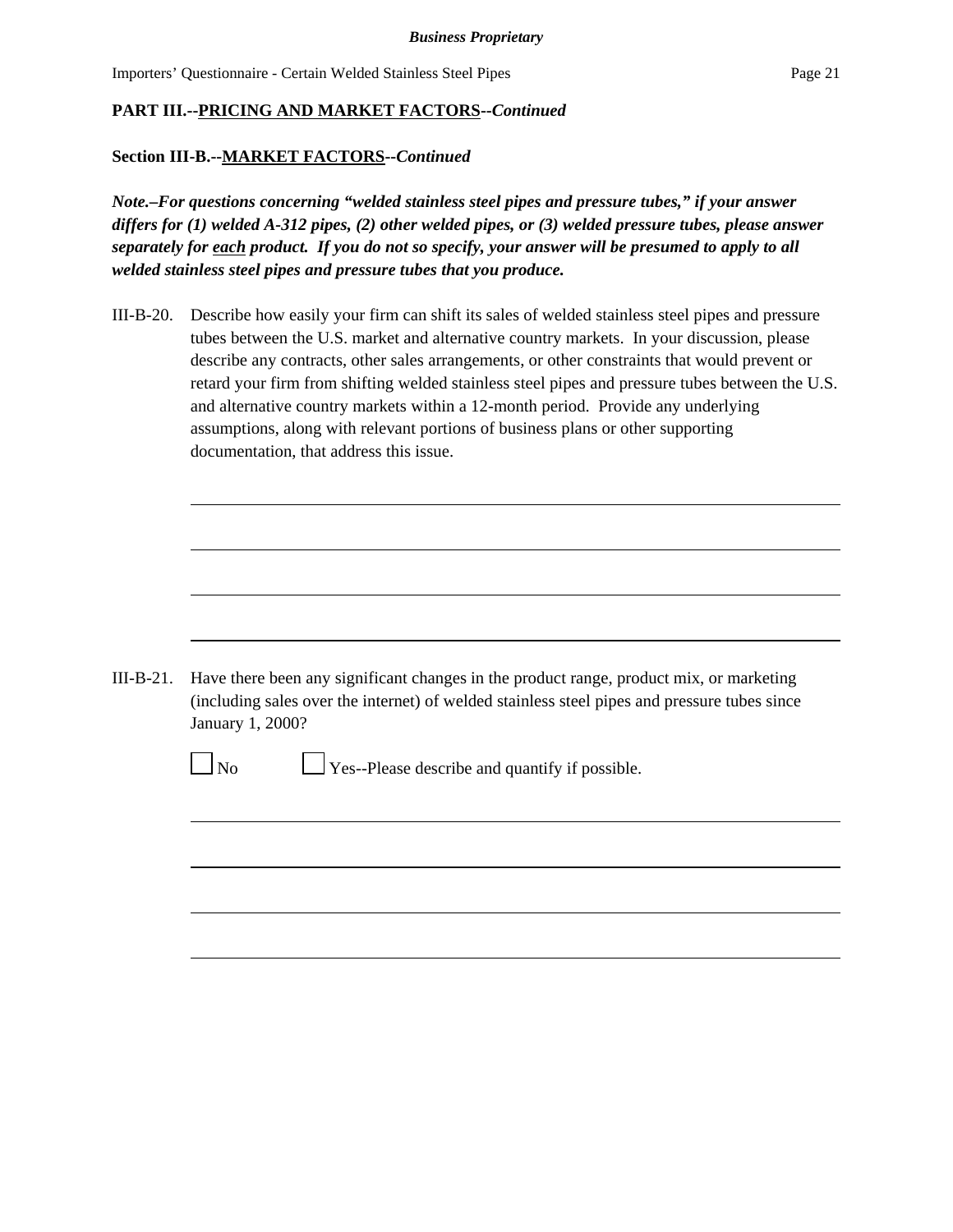#### **Section III-B.--MARKET FACTORS--***Continued*

*Note.–For questions concerning "welded stainless steel pipes and pressure tubes," if your answer differs for (1) welded A-312 pipes, (2) other welded pipes, or (3) welded pressure tubes, please answer separately for each product. If you do not so specify, your answer will be presumed to apply to all welded stainless steel pipes and pressure tubes that you produce.*

III-B-22. Do you anticipate any changes in terms of the product range, product mix, or marketing (including sales over the internet) of welded stainless steel pipes and pressure tubes in the future? Provide any underlying assumptions, along with relevant portions of business plans or other supporting documentation, that address this issue.

 $\bigcup$  Yes--Please identify, including the time period.

III-B-23. (a) How has demand within the United States for welded stainless steel pipes and pressure tubes changed since January 1, 2000?

|                                      | Increased Unchanged Decreased |                                                                                            |
|--------------------------------------|-------------------------------|--------------------------------------------------------------------------------------------|
| Other (describe)                     |                               |                                                                                            |
| tubes changed since January 1, 2000? |                               | (b) How has demand outside the United States for welded stainless steel pipes and pressure |
| $\Box$ Increased                     | $\Box$ Unchanged              | Decreased                                                                                  |
| $\Box$ Other (describe)              |                               |                                                                                            |

(c) What were the principal factors affecting changes in demand?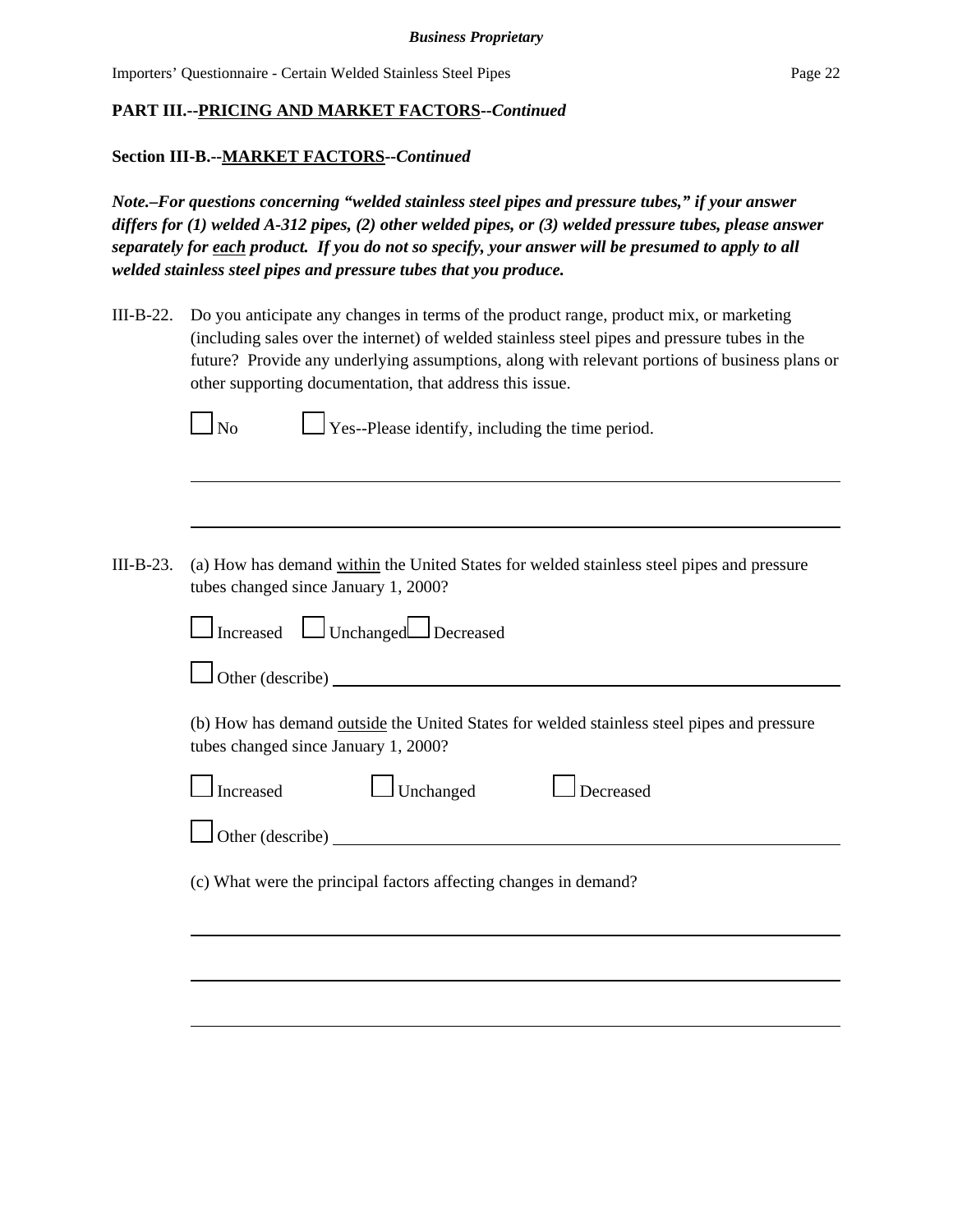#### **PART III.--PRICING AND MARKET FACTORS--***Continued*

#### **Section III-B.--MARKET FACTORS--***Continued*

*Note.–For questions concerning "welded stainless steel pipes and pressure tubes," if your answer differs for (1) welded A-312 pipes, (2) other welded pipes, or (3) welded pressure tubes, please answer separately for each product. If you do not so specify, your answer will be presumed to apply to all welded stainless steel pipes and pressure tubes that you produce.*

- III-B-24. Do you anticipate any future changes in demand for welded stainless steel pipes and pressure tubes in the United States and, if known, the rest of the world?
	-

 $\Box$  No  $\Box$  Yes--Please describe and identify the time period. Provide any underlying assumptions, along with relevant portions of business plans or other supporting documentation, that address this issue.

III-B-25. Please compare market prices of welded stainless steel pipes and pressure tubes in U.S. and non-U.S. markets, if known. Provide specific information as to time periods and regions for any price comparisons.

III-B-26. Please provide as a separate attachment to this request any studies, surveys, etc. that you are aware of that quantify and/or otherwise discuss welded stainless steel pipes and pressure tubes supply (including production capacity and capacity utilization) and demand in (1) the United States, (2) each of the other major producing/consuming countries, including Korea and Taiwan, and (3) the world as a whole. Of particular interest is such data from January 1, 2000 to the present and forecasts for the future.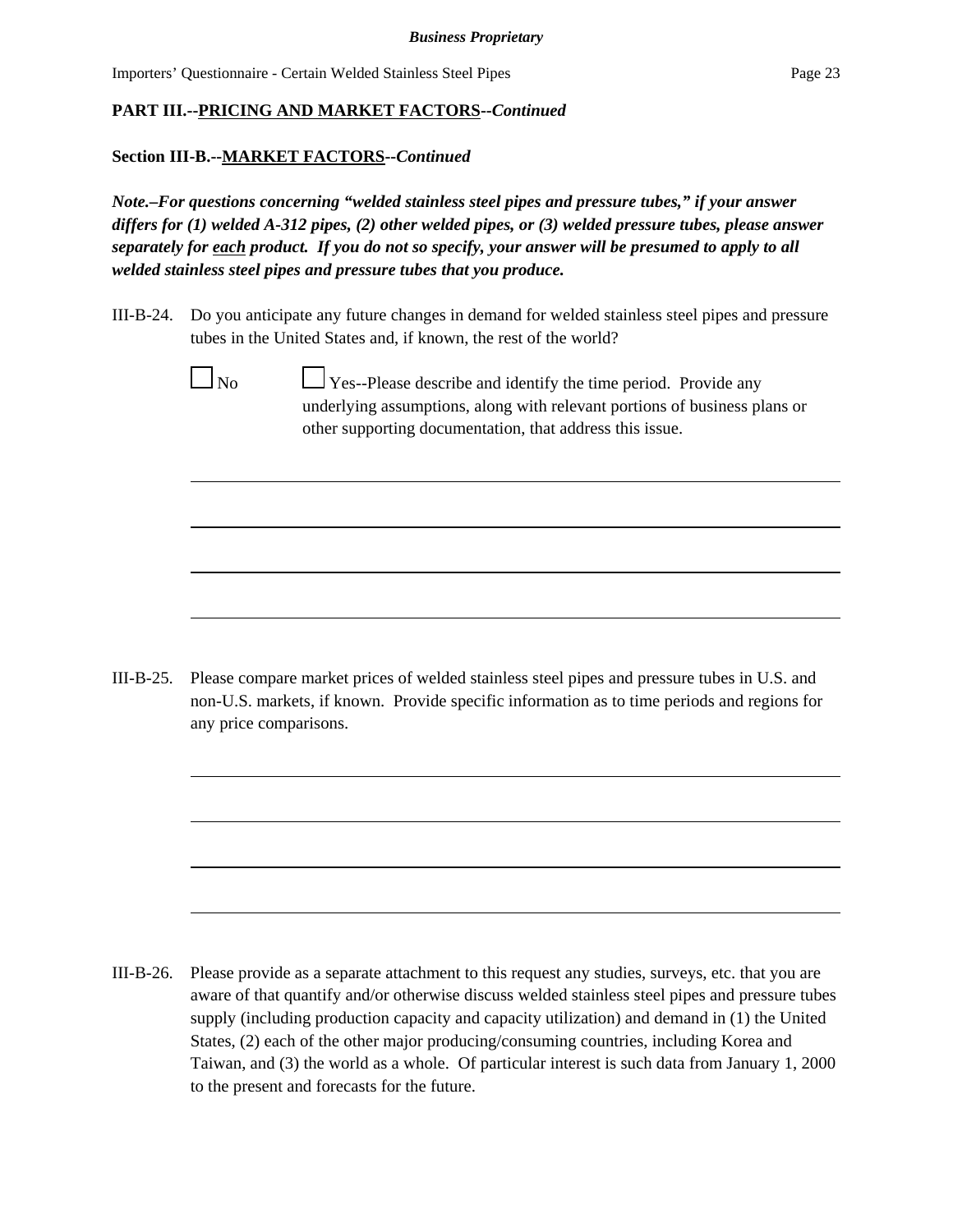#### **PART III.--PRICING AND MARKET FACTORS--***Continued*

#### **Section III-B.--MARKET FACTORS--***Continued*

*Note.–For questions concerning "welded stainless steel pipes and pressure tubes," if your answer differs for (1) welded A-312 pipes, (2) other welded pipes, or (3) welded pressure tubes, please answer separately for each product. If you do not so specify, your answer will be presumed to apply to all welded stainless steel pipes and pressure tubes that you produce.*

- III-B-27. Are your exports of welded stainless steel pipes and pressure tubes subject to any tariff or nontariff barriers to trade in other countries?
	- $\Box$  No  $\Box$  Yes--Please list the countries and describe any such barriers and any significant changes in such barriers that have occurred since January 1, 2000, or that are expected to occur in the future.

- III-B-28. Does your firm sell welded stainless steel pipes and pressure tubes over the internet?
	-

 $\Box$  No  $\Box$  Yes--Please describe, noting the estimated percentage of your firm's total sales of welded stainless steel pipes and pressure tubes in 2005 accounted for by internet sales.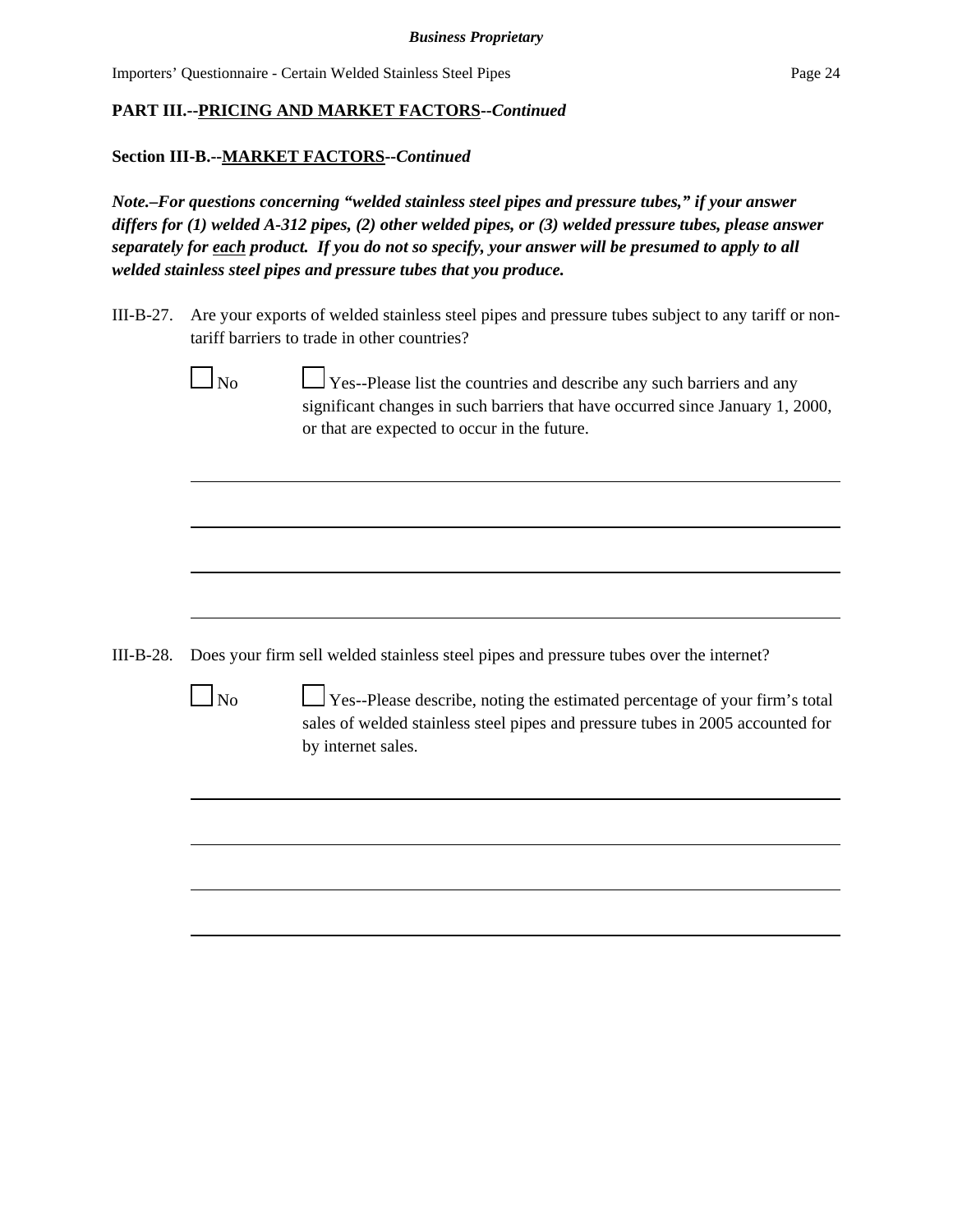#### **Section III-B.--PRICE-RELATED QUESTIONS--***Continued*

*Note.–For questions concerning "welded stainless steel pipes and pressure tubes," if your answer differs for (1) welded A-312 pipes, (2) other welded pipes, or (3) welded pressure tubes, please answer separately for each product. If you do not so specify, your answer will be presumed to apply to all welded stainless steel pipes and pressure tubes that you produce.*

III-B-29. Are welded stainless steel pipes and pressure tubes produced in the United States and in other countries interchangeable (i.e., can they physically be used in the same applications)? Please indicate below, using "A" to indicate that the products from a specified country-pair are *always* interchangeable, "F" to indicate that the products are *frequently* interchangeable,"S" to indicate that the products are *sometimes* interchangeable,"N" to indicate that the products are *never* interchangeable, and "0" to indicate *no familiarity* with products from a specified country-pair.<sup>1</sup> Country-pair | United States | Korea | Taiwan | Other countries United States Korea Taiwan <sup>1</sup> For any country-pair producing welded stainless steel pipes and pressure tubes which are *sometimes or never* interchangeable, please explain the factors that limit or preclude interchangeable use: